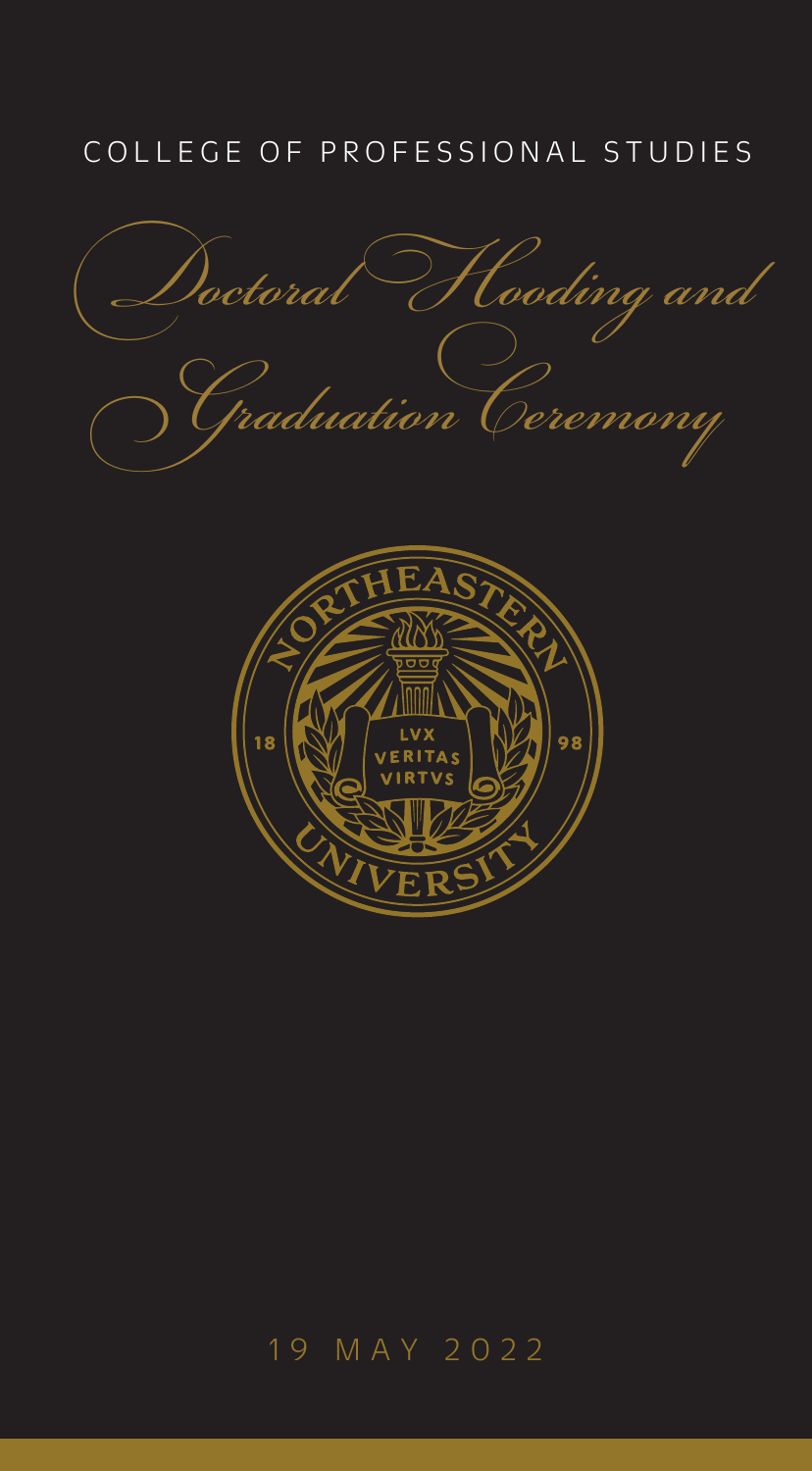## **CONTENTS**

This program is for ceremonial purposes only and is not to be considered an official confirmation of degree information. It contains only those details available at the publication date.

We ask those in attendance to kindly silence their electronic devices and to remain in their seats until the platform party has left the stage and the graduate recessional has finished.

| Program                                                 | 2  |
|---------------------------------------------------------|----|
| Announcement of the Candidates                          | 3  |
| Doctor of Education                                     |    |
| Doctor of Law and Policy                                |    |
| Doctor of Physical Therapy                              |    |
| Dean's Medal for Outstanding Doctoral Work              | 19 |
| The History of Northeastern University                  | 21 |
| Northeastern University College of Professional Studies | 24 |
| University Senior Leadership                            | 26 |
| Members of the Board of Trustees, Trustees Emeriti,     | 26 |
| Honorary Trustees, and Corporators Emeriti              |    |
| Program Notes                                           | 28 |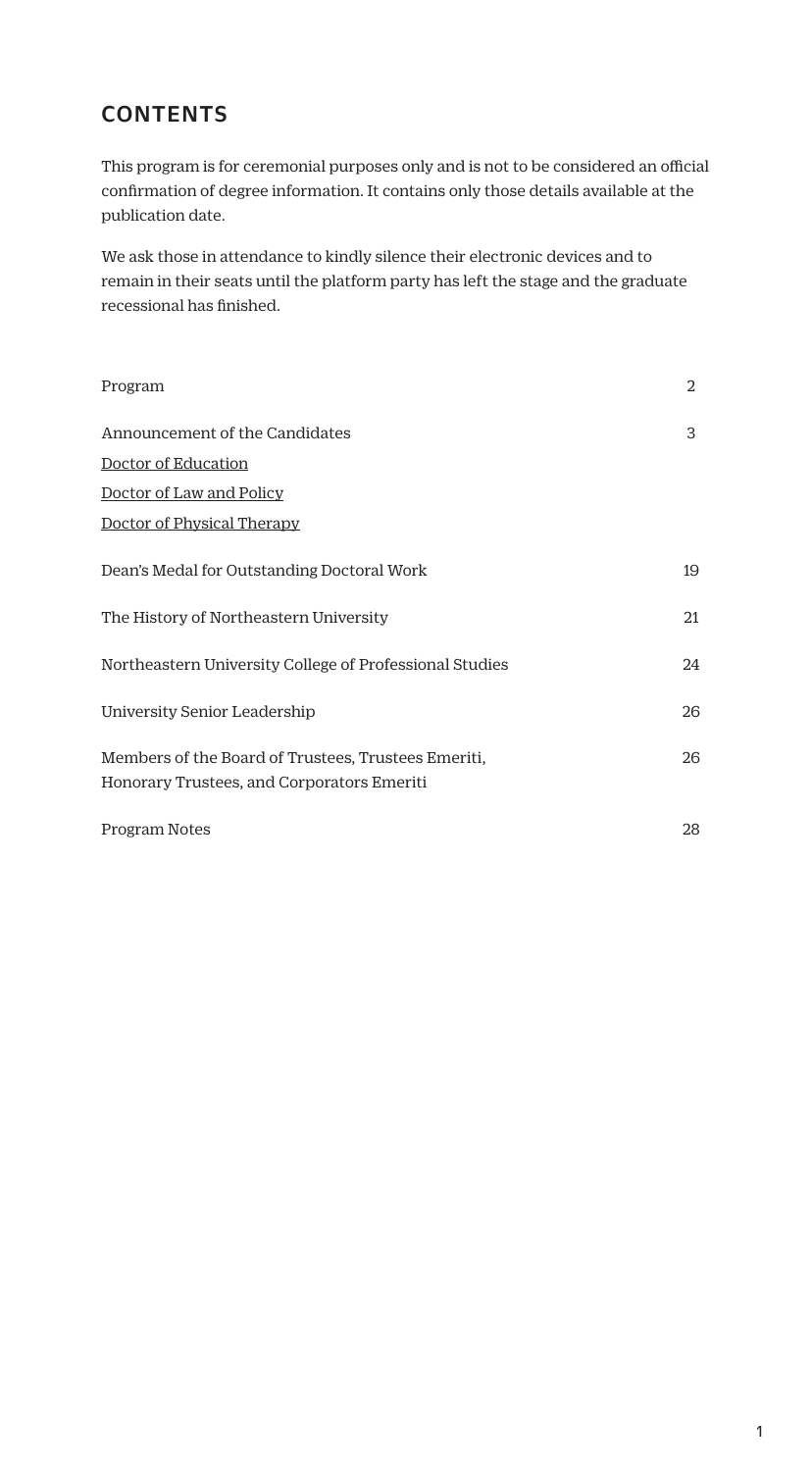### PROGRAM

MATTHEWS ARENA TEN O'CLOCK A.M.

Prelude

Welcome Mary Ludden *Senior Vice Provost and Senior Vice Chancellor*

Opening Remarks David Fields *Interim Dean, College of Professional Studies* 

Announcement of the Candidates

Presentation of the Dean's Medal for Outstanding Doctoral Work David Fields

Remarks of the Dean's Medal Speaker Jae M. Williams *Doctor of Education*

Closing Remarks David Fields

Charge to the Graduates Mary Ludden

Recessional

*The audience is requested to remain seated during the recessional.*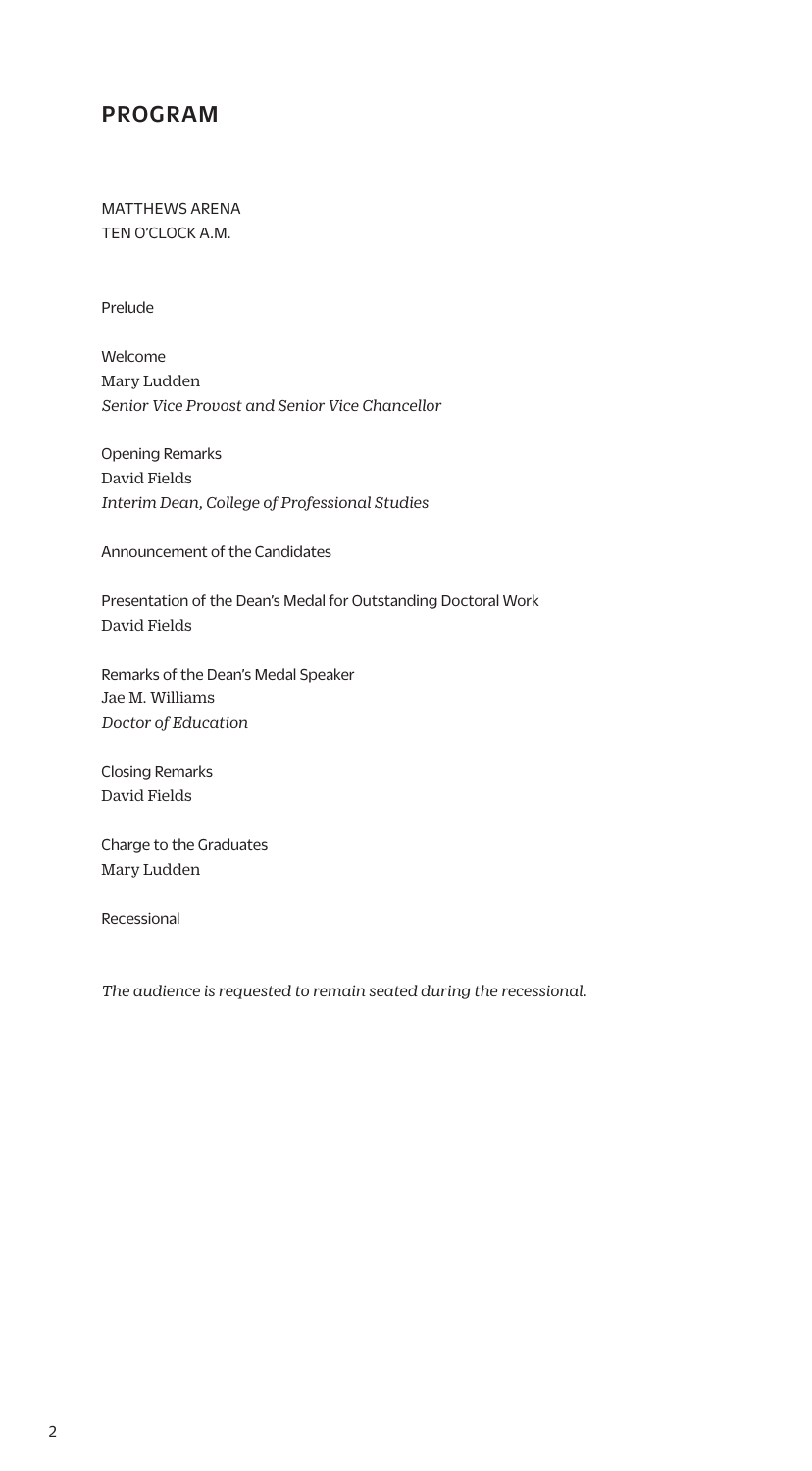## <span id="page-3-0"></span>DOCTOR OF EDUCATION

#### Marie A. Adolphe

Dissertation: *Connecting to Opportunity: How First-Generation College Students of Color Majoring in Marketing Build and Enact Professional Networks*  Advisor: Brian Bicknell

#### Elizabeth Margaret Adreon

Dissertation: *"I Have Something Meaningful To Say" An Interpretative Phenomenological Analysis Study of Rural Vermont Students' Experiences With Academic and Social Agency* Advisor: Wendy Crocker

#### Michael Thomas Albano

Dissertation: *Perceptions of Belonging Amongst Veteran Students at Elite Liberal Arts Colleges* Advisor: Karen Reiss Medwed

#### Bibi Ibrahem J. Al-Ghanim

Dissertation: *Understanding the Challenges of Recruitment and Retention of International Teachers for Private Schools Within the State of Kuwait* Advisor: Tova Sanders

#### Kim Lanetta Alleyne

Dissertation: *Like Family: A Case Study of Black and Latina Mothers' Perspectives of Family Engagement and Training Needs in an Early Childhood Program* Advisor: Keisha Stephenson Taylor

#### Jeremiah Cavit Ames

Dissertation: *11th Grade Students' Experiences With Summer Academic Assignments* Advisor: Cherese Childers-McKee

#### Enikimberly Tilisha Avery

Dissertation: *Examining the Zone: Narratives of Black Women Executives in Cross Cultural Executive Coaching in Corporate America* Advisor: Harriette Rasmussen

#### Stacie Lynn Banks

Dissertation: *Examining Instructor-Inclusive Efforts To Reform Systems Negatively Impacting Student Self-Concept* Advisor: Michael Dean

#### Courtney Grace Barnard

Dissertation: *Generating Relevant Evaluations for Sustainability: An Action Research Study on the Perceived Value of Community-Based Coalitions* Advisor: Melissa Parenti

#### Erica Lynn Barton2

Dissertation: *Examining the Impact of White Supremacy Cultural Norms on Organizational Learning* Advisor: Joan Giblin

- 5 *Toronto, Canada Student*
- 6 *Hong Kong Student*

*This program is for ceremonial purposes only and is not to be considered an official confirmation of degree information. It reflects only those details available at the publication deadline.* 

<sup>2</sup> *Seattle, WA Student*

<sup>3</sup> *Portland, ME Student* 4 *Silicon Valley, CA Student*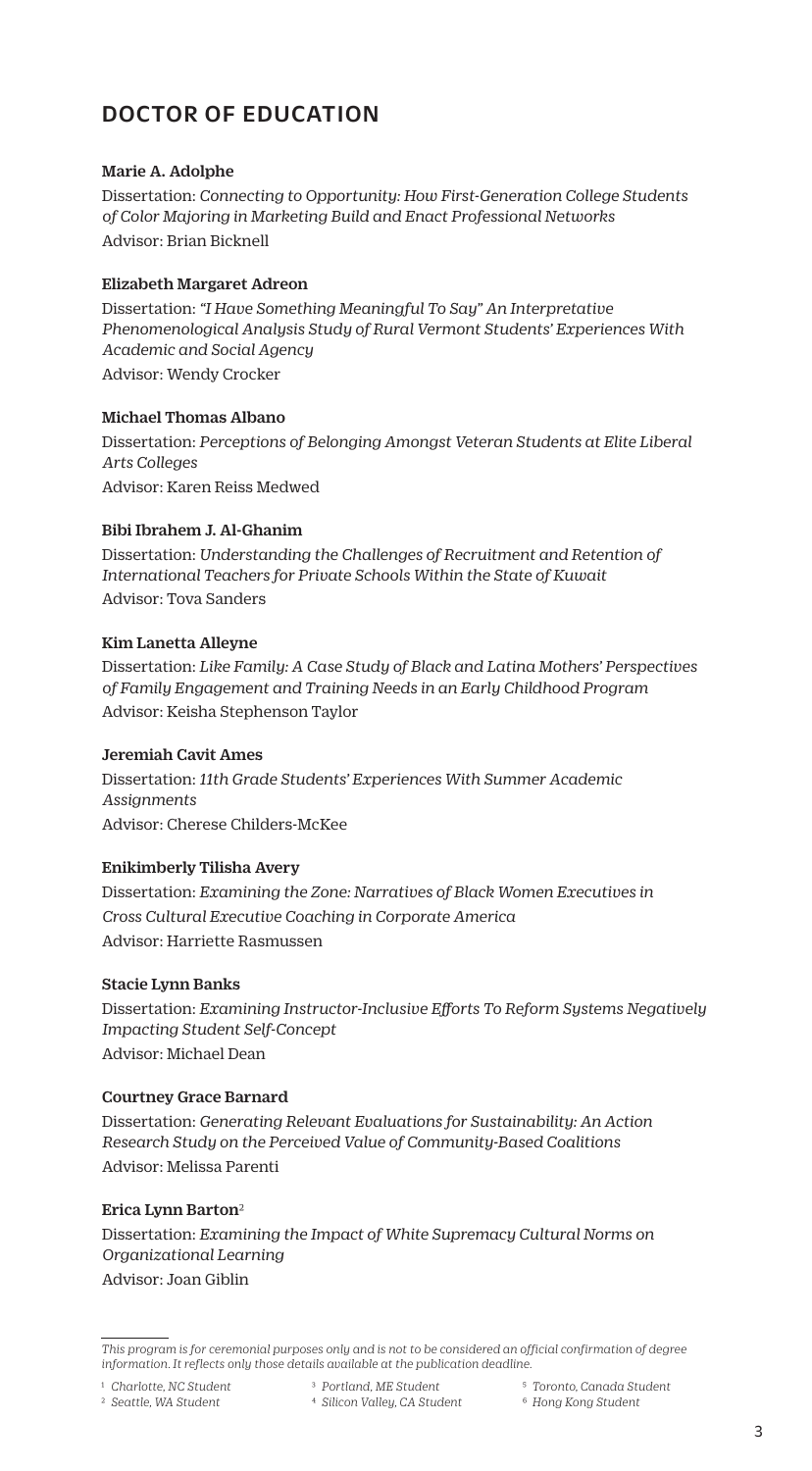#### Hollie M. Bergeron

Dissertation: *Cross Cultural Executive Coaching in Corporate America* Advisor: Kimberly Nolan

#### David Robert Best<sup>6</sup>

Dissertation: *Teacher Perceptions of Professional Development in an International School in Hong Kong* Advisor: Kelly Conn

#### Travis Jordan Binkley

Dissertation: *Successful Community College Adult Learner Persistence During the COVID Pandemic* Advisor: Lynda Beltz

#### Nicole Brewer

Dissertation: *Exploring Effective Support Methods for Developmental English Students at an Open-Enrollment Private University* Advisor: Lindsay Portnoy

#### Adrienne Bricker

Dissertation: *Becoming a Mentor: A Narrative Study of Mentor Identity Formation Among College and University Registrars* Advisor: Shannon Alpert

#### Kristin Marie Brooks<sup>1</sup>

Dissertation: *Increased Barriers To Transfer Between Technical Colleges and Four-Year Private Colleges: Articulation Agreements and Partnerships Paving the Way for a More Inclusive Transfer Culture* Advisor: Kimberly Nolan

#### Rebecca H. Brown

Dissertation: *Teachers' Experiences With and Perceptions of Self-Efficacy and Effectiveness as Educators in a Standards-Based Grading and Reporting System: An Interpretive Phenomenological Analysis* Advisor: Afi Wiggins

#### Ralph Anthony Bruzzese

Dissertation: *Understanding the Factors That Challenge Students Below the Poverty Level in a Large Suburban Middle School Setting* Advisor: Kimberly Nolan

#### Julie Elizabeth Kenny Calzini

Dissertation: *What It Means To Be a White Pre-Service Teacher* Advisor: Afi Wiggins

#### James Dale Campbell

Dissertation: *Understanding the Recruitment, Admissions, and Enrollment Experiences of Nontraditional Students Across Generations* Advisor: Lynda Beltz

- 4 *Silicon Valley, CA Student*
- 5 *Toronto, Canada Student* 6 *Hong Kong Student*

*This program is for ceremonial purposes only and is not to be considered an official confirmation of degree information. It reflects only those details available at the publication deadline.* 

<sup>2</sup> *Seattle, WA Student*

<sup>3</sup> *Portland, ME Student*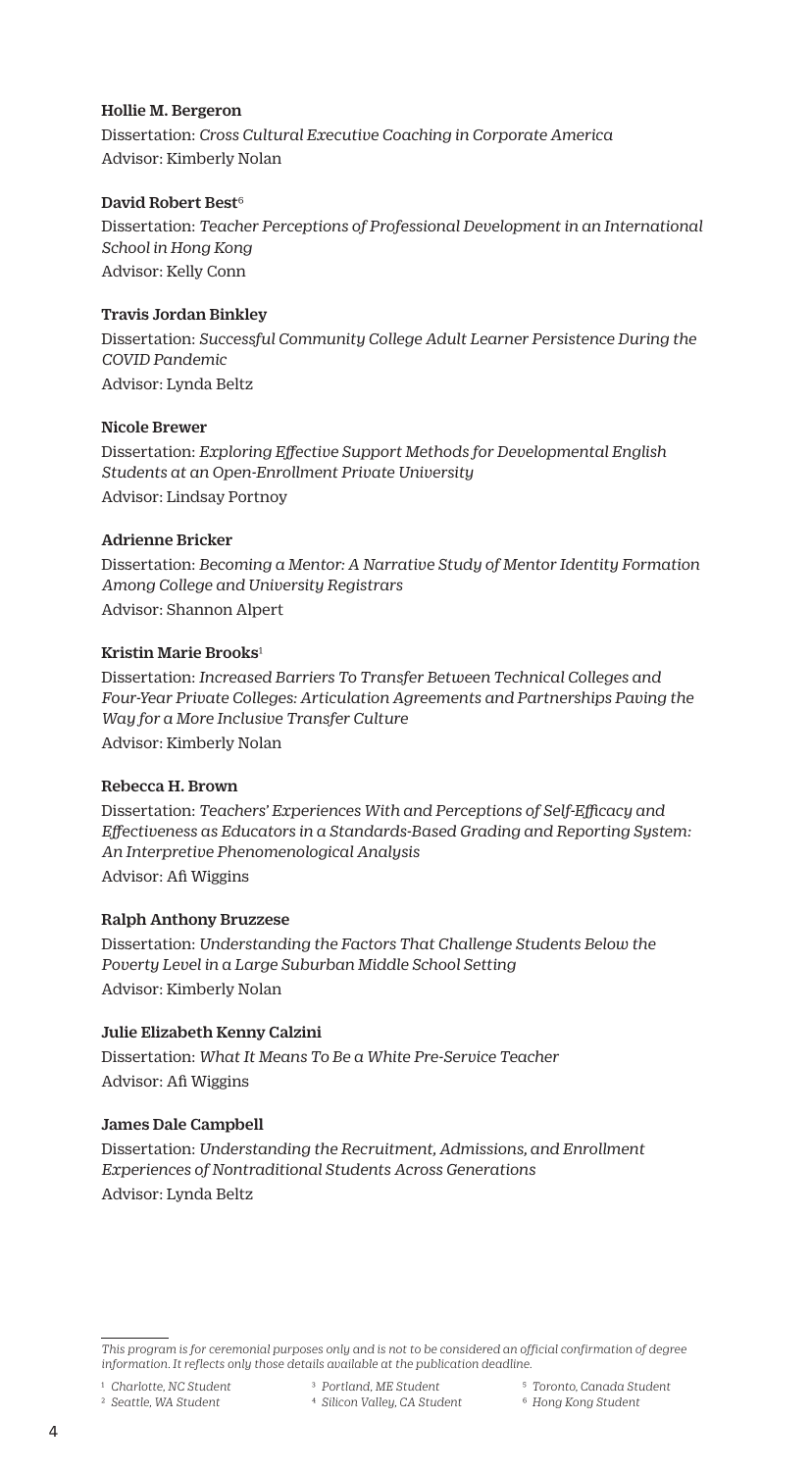#### La-Tarri Monique Canty

Dissertation: *"Chronicles of the Model Minority": The Socialization and Help-Seeking Behaviors of East Asian American Undergraduate Students at an Ivy Plus Institution* Advisor: Carolyn Bair

#### Kimberly Rose Caprio

Dissertation: *Understanding How University Employees Describe Their Experience Working With College Students Disclosing Their Experience With Sexual Assault* Advisor: Tova Sanders

#### Gwendolyn L. Brigid Cash-James<sup>2</sup>

Dissertation: *Sensemaking and Sensegiving: Understanding the Organizational Entry of New Chief Academic Officers at Community Colleges*  Advisor: Michael Thomas

#### Michael Gerald Cashman

Dissertation: *I Could Use a Hand Here: A Quantitative Examination of Institutional Closure Profiles Among U.S. Postsecondary Institutions—Ten Years in Review* Advisor: Michael Dean

#### Leonard Kelvinson Chang

Dissertation: *An Intrinsic Case Study Exploring the Relationship Between Expatriate Teachers' Personal Histories and Agency at a Non-Traditional Indonesian International School* Advisor: Elisabeth Bennett

#### Casey Cisneros

Dissertation: *Getting to the Bottom of Due Process: Examining Parent/Caregiver Experiences in a Flawed Special Education System* Advisor: Sara Ewell

#### McAllister Brent Collins1

Dissertation: *Cultural Misinterpretation and Its Effect on the Life Trajectories of Black Males* Advisor: Harriette Rasmussen

#### Cherie L. Comeau

Dissertation: *A Narrative Exploration of Leadership Skill Development and Transfer Based on Athletic Participation* Advisor: Julie Lanzillo

#### Rebecca Anne Corso

Dissertation: *Stories Matter: How Urban Charter School Teachers Seek To Cultivate a More Inclusive Narrative of American History* Advisor: Karen Reiss Medwed

#### Andria Cox

Dissertation: *Doom and Zoom: How the Tsunami of Distractions From the Rapid Collision of Home and Work Floods Video Call Interactions* Advisor: Tova Sanders

1 *Charlotte, NC Student* 2 *Seattle, WA Student*

- 5 *Toronto, Canada Student*
- 6 *Hong Kong Student*

*This program is for ceremonial purposes only and is not to be considered an official confirmation of degree information. It reflects only those details available at the publication deadline.* 

<sup>3</sup> *Portland, ME Student* 4 *Silicon Valley, CA Student*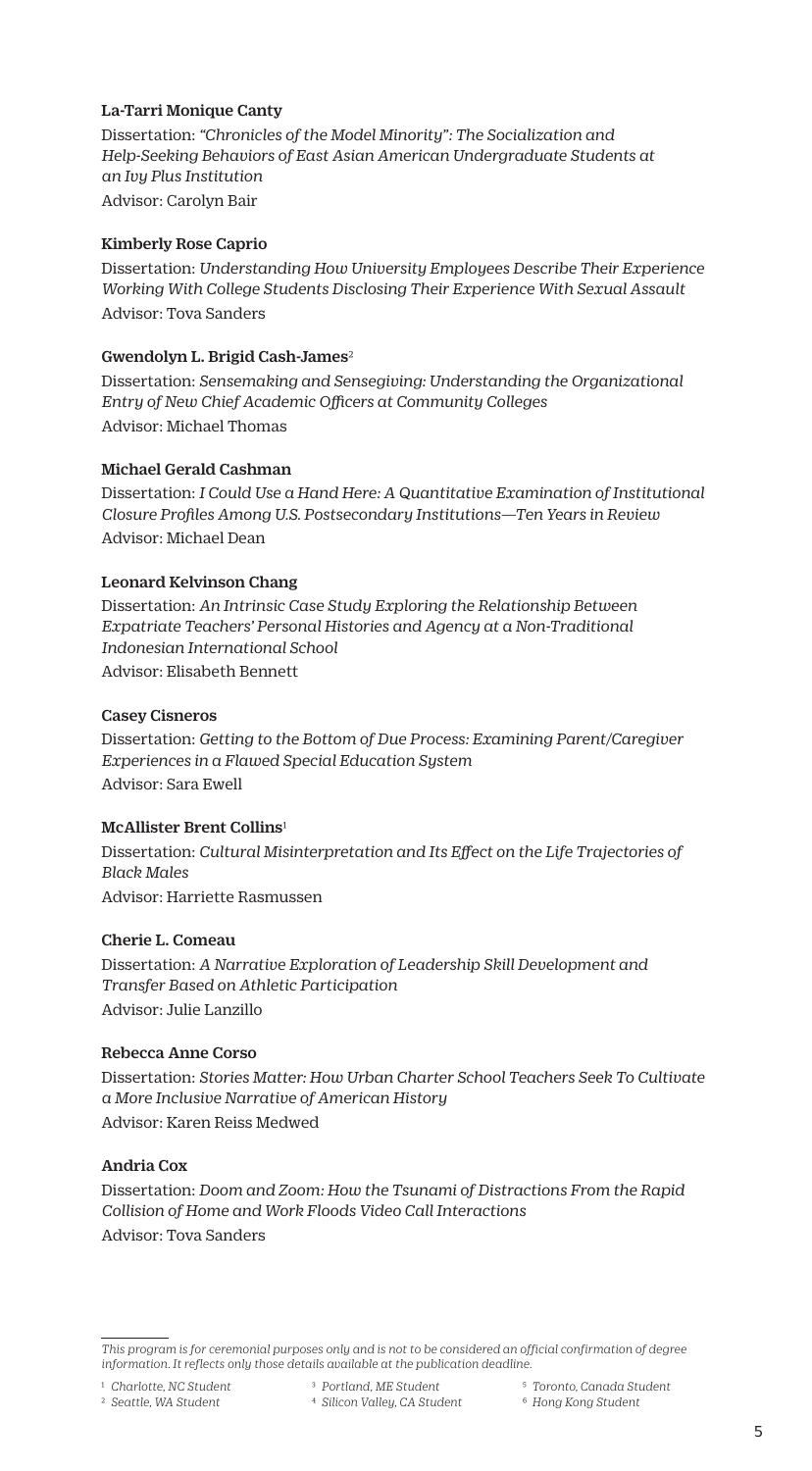#### Dorothy Hall Daniels

Dissertation: *Will Alexa Help ELLs Learn English?* Advisor: Patricia Moran

#### Rebecca Miriam Davis

Dissertation: *First Generation College Students: A Case Study Examining Student Experiences To Enhance Student Confidence and Academic Success Using Bandura's Framework*

Advisor: Willie Williams

#### Laura Dayal

Dissertation: *Transformative Leadership in Complex and Culturally Diverse Organizations Through the Lens of Transformative Higher Education Presidents* Advisor: Lynda Beltz

#### Kara Mallory DeSanna

Dissertation: *Access for All? A Case Study Exploring Higher Education Administrators' Perspectives on New York State's Excelsior Scholarship at Mid-Atlantic State University* Advisor: Willie Williams

#### Peter Leonard Di Pace Jr.

Dissertation: *Accounting for Gender: How the Market for Masculine Capital Shapes the Secondary School Journey* Advisor: Keisha Taylor

#### Justin Salvatore Dolce

Dissertation: *Exploration of the Skills Gap: Hype, Perceptions, Problem?* Advisor: Afi Wiggins

#### Mary Kathryn Merz Durkin

Dissertation: *Middle School Students' Reading Engagement and Classroom Libraries* Advisor: Lindsay Portnoy

#### Christina Marie Egan

Dissertation: *Choosing To Stay: The Voluntary Retention Decisions of Highly-Effective Teachers in Challenging School Contexts* Advisor: Shira Leibowitz

#### Laura Angell Evangelista Engel

Dissertation: *The Sponsor-Mentor as a Student Resource and University Partner: A Case Study of Experiential Projects* Advisor: Kelly Conn

#### Marita Bethany Carol Long Esposito

Dissertation: *Discounted: The Storied Accounts of People of Color Experiencing Biased Hiring Decisions While Pursuing Administrator-Level Positions in Higher Education*

Advisor: Joseph McNabb

1 *Charlotte, NC Student*

5 *Toronto, Canada Student*

2 *Seattle, WA Student*

6 *Hong Kong Student*

*This program is for ceremonial purposes only and is not to be considered an official confirmation of degree information. It reflects only those details available at the publication deadline.* 

<sup>3</sup> *Portland, ME Student* 4 *Silicon Valley, CA Student*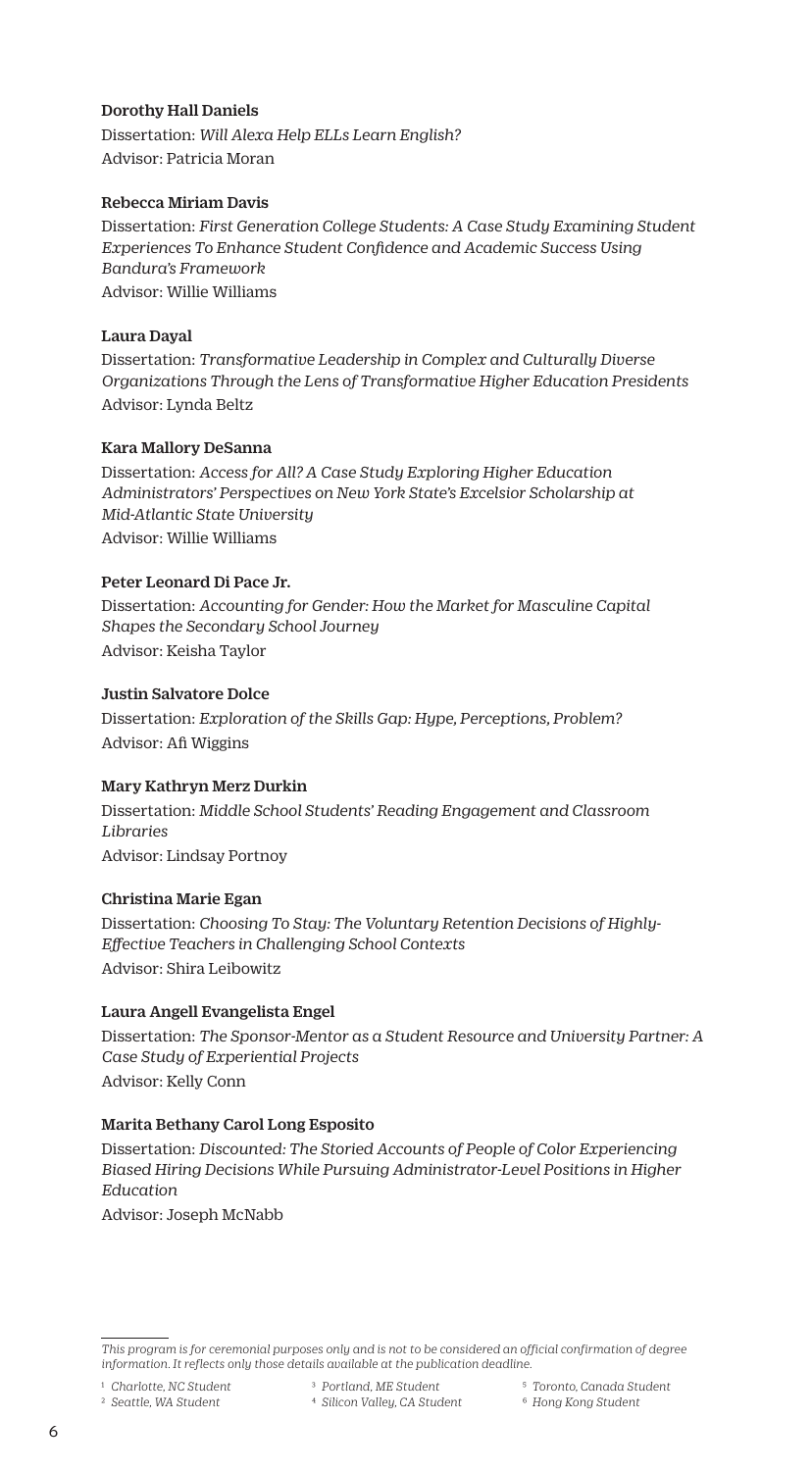#### Mary Alma Ewart<sup>2</sup>

Dissertation: *A Study of Effective Strategies for Empowering Pre-Service Elementary Teachers To Teach Mathematics* Advisor: Afi Wiggins

#### Stephanie Judith Fernandez

Dissertation: *Evaluating Factors That Influence Female STEM Doctoral Student Persistence* Advisor: Lynda Beltz

#### Scott M. Fitzsimmons

Dissertation: *How Senior Rural EMS Officials Develop Their Leadership Competencies* Advisor: Patricia Mason

#### Deanna Polli Foster

Dissertation: *Determining the Overall Effectiveness of Experiential Learning in Higher Education Accounting Programs* Advisor: Thomas Wylie

#### Amarilis Francis

Dissertation: *Afro-Dominican Ethno-Racial Narratives at a Predominantly White Institution* Advisor: Cidhinnia Torres Campos

#### Shannon Elizabeth Gardner

Dissertation: *Exploring Student Engagement in History and Social Studies in Problem-Based Learning* Advisor: Afi Wiggins

#### Christopher Dean Garniewicz1

Dissertation: *Investigation Into the Need for Fire Instructor Curriculum Reform* Advisor: Kimberly Nolan

#### John Joseph Glover

Dissertation: *Social Studies and Inquiry-Based Education: The Lived Experiences of Secondary-Level Teachers in a Suburban School District* Advisor: Karen Reiss Medwed

#### Amity Simons Goss

Dissertation: *Collective Leadership and Co-Creative Teaming* Advisor: Lindsay Portnoy

#### Alfred Griswold<sup>2</sup>

Dissertation: *Leadership Journey: A Phenomenological Research Study Exploring African American Male Community College Presidents' Meaning-Making of Career Development Experiences* Advisor: Daniel Volchok

#### Joan Frances Haley

Dissertation: *Developing Student Agency for Climate Resilience: How Students Describe Their Beliefs About School Experiences That Shaped Their Sense of Self and Collective Efficacy*

Advisor: Patricia Mason

- 3 *Portland, ME Student*
- 2 *Seattle, WA Student*
- 4 *Silicon Valley, CA Student*
- 5 *Toronto, Canada Student*
- 6 *Hong Kong Student*

*This program is for ceremonial purposes only and is not to be considered an official confirmation of degree information. It reflects only those details available at the publication deadline.*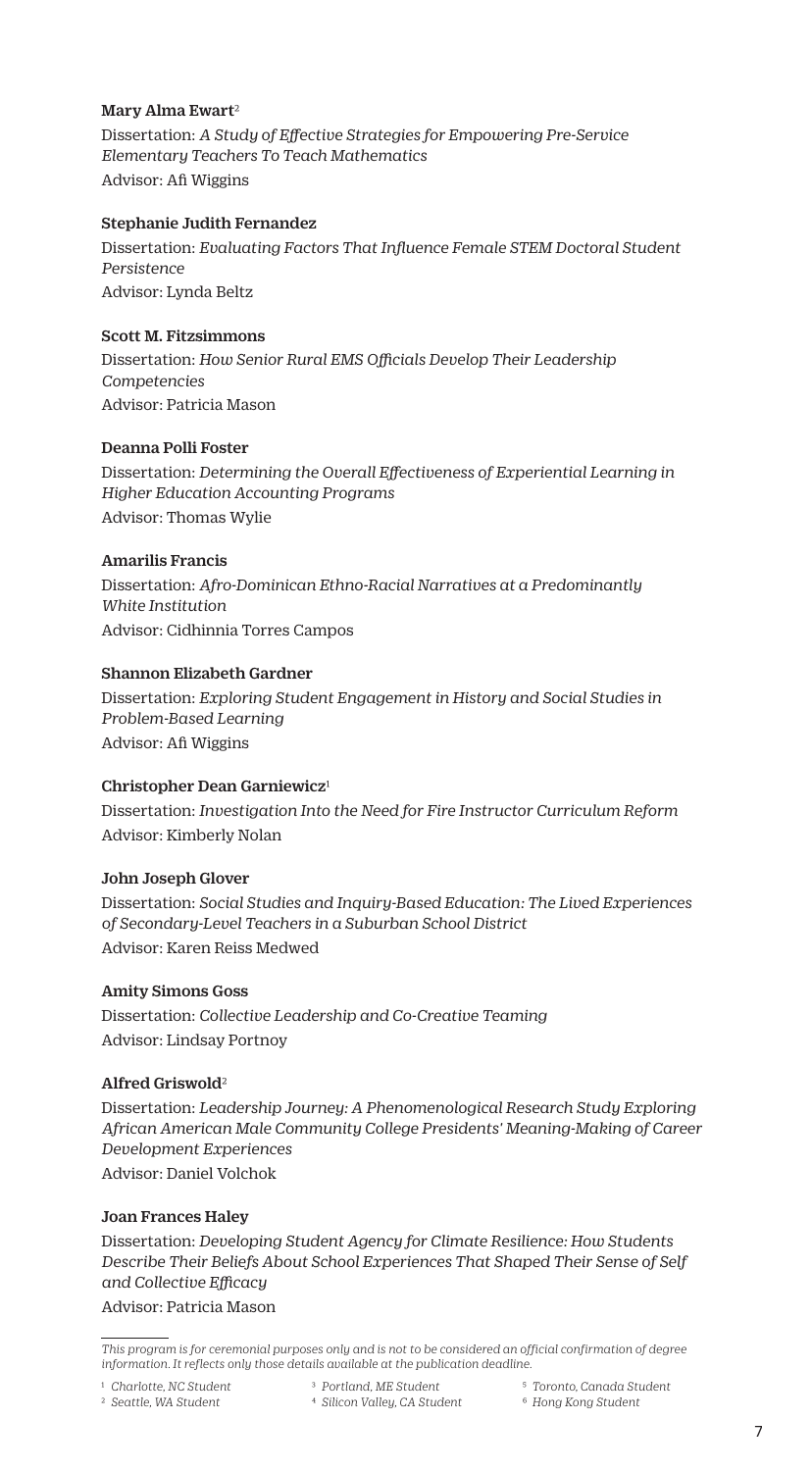#### Shyla Khalilah Hanlan

Dissertation: *Teachers' Perceptions of Culturally Responsive Practices and Inequalities With Black Students* Advisor: Patricia Mason

#### Jessica Krystle Frahm Harris<sup>1</sup>

Dissertation: *Agency, Authenticity, and Resiliency: Understanding Science Teacher Learning Experiences To Build Better Systems of Support*  Advisor: Corliss Thompson

#### Elaine Conway Harvey

Dissertation: *Innovation in Higher Education: Understanding Higher Education Professionals' Experiences Through a Futurist Lens* Advisor: Sandy Nickel

#### Danyale Lanette Hawkins

Dissertation: *The Secret Sauce for Rapid Disruptive Change: A Case Study of Millennial Leadership and Multigenerational Followership in Dynamic Relationships* Advisor: Julie Lanzillo

#### Mathew William Hepfer

Dissertation: *Data Analytics in Grades 3–8: A Study of Performance Matters in Action* Advisor: Shira Leibowitz

#### Rachel Katherine Herlein

Dissertation: *Motivating Teachers for Mission-Driven Professional Learning* Advisor: Lindsay Portnoy

#### Carol Veronica Hernandez

Dissertation: *"I'm Not Like You. I'm Different.": A Narrative Inquiry Study of Latina Educational Developers Working in Higher Education* Advisor: Wendy Crocker

#### Brenda Scott Hillman

Dissertation: *A Qualitative Exploration Into the Role of Education as an Anti-Trafficking Strategy for School-Aged Children Exploited for Purposes of Commercial Sex Trafficking and Cheap Labor in the State of Georgia* Advisor: Sara Ewell

#### David Edward Homa

Dissertation: *Defining and Improving Higher Education Administrators' Digital Technology Literacy* Advisor: Shannon Alpert

#### Michael Kerry Horrigan<sup>1</sup>

Dissertation: *Exploring the Work Engagement of Freelancers in America During the COVID-19 Era Using Interpretative Phenomenological Analysis (IPA)* Advisor: Lindsay Portnoy

- 4 *Silicon Valley, CA Student*
- 5 *Toronto, Canada Student*
- 6 *Hong Kong Student*

*This program is for ceremonial purposes only and is not to be considered an official confirmation of degree information. It reflects only those details available at the publication deadline.* 

<sup>2</sup> *Seattle, WA Student*

<sup>3</sup> *Portland, ME Student*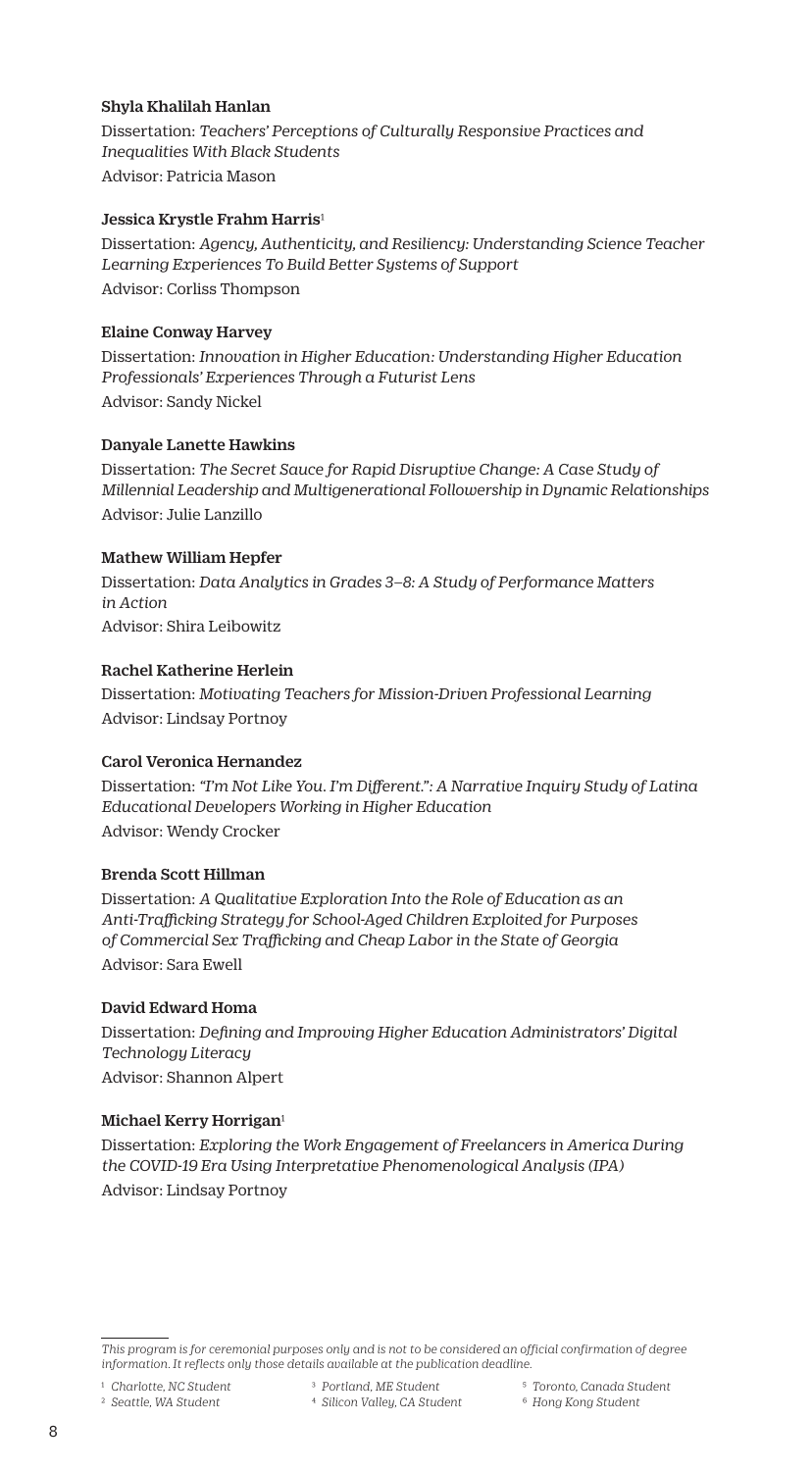#### Yolette H. Ibokette

Dissertation: "Who Else Will Show the Kids How To Get Through?": A Narrative Research Study of Culturally-Relevant Pedagogical Practices of 9th Grade Urban Public School Teachers of Black Boys Advisor: Karen Reiss Medwed

#### Brandee Jean Idleman

Dissertation: *Asynchronous Learning Experiences in the Canvas LMS for Information Literacy in the Community College Setting* Advisor: Afi Wiggins

#### Linda A. Kasarjian<sup>1</sup>

Dissertation: *They Strive To Thrive: The Impact of High Teacher Turnover on Teachers Who Remain* Advisor: Kimberly Nolan

#### Kelsey Victoria Grab Kaul2

Dissertation: *Understanding Hiring Processes To Improve Diversity on Startup Technology Teams* Advisor: Shannon Alpert

#### Joshua Daniel Keegan<sup>6</sup>

Dissertation: *The Use of Emotional Labor by Leaders in a Nonprofit Organization in China* Advisor: Kelly Conn

#### Kathleen Kenney

Dissertation: *Career Success Perceptions of Administrative Staff Women in Mid-Level Leadership Roles at One American University* Advisor: Elisabeth Bennett

#### Alexandra M. Keohane

Dissertation: *Implementation of Social-Emotional Curriculum Terminology in Elementary School* Advisor: Kimberly Nolan

#### Kelly Nicole Kilts

Dissertation: *The Pedagogy of Scientific Literacy* Advisor: Shannon Alpert

#### Lyla Korhani

Dissertation: *Flexible Leadership in a Multigenerational Workforce* Advisor: Cherese Childers-McKee

#### Matthew John Krogman

Dissertation: *Social Studies Teachers' Perspectives of Higher-Order Thinking Skills and Their Use in Lessons* Advisor: Sara Ewell

#### Victoria Kruegel

Dissertation: *Recognizing the Role of Mentoring in Achievement and Teacher Retention* Advisor: Sara Ewell

1 *Charlotte, NC Student* 2 *Seattle, WA Student*

- 3 *Portland, ME Student* 4 *Silicon Valley, CA Student*
- 5 *Toronto, Canada Student*
- 6 *Hong Kong Student*

*This program is for ceremonial purposes only and is not to be considered an official confirmation of degree information. It reflects only those details available at the publication deadline.*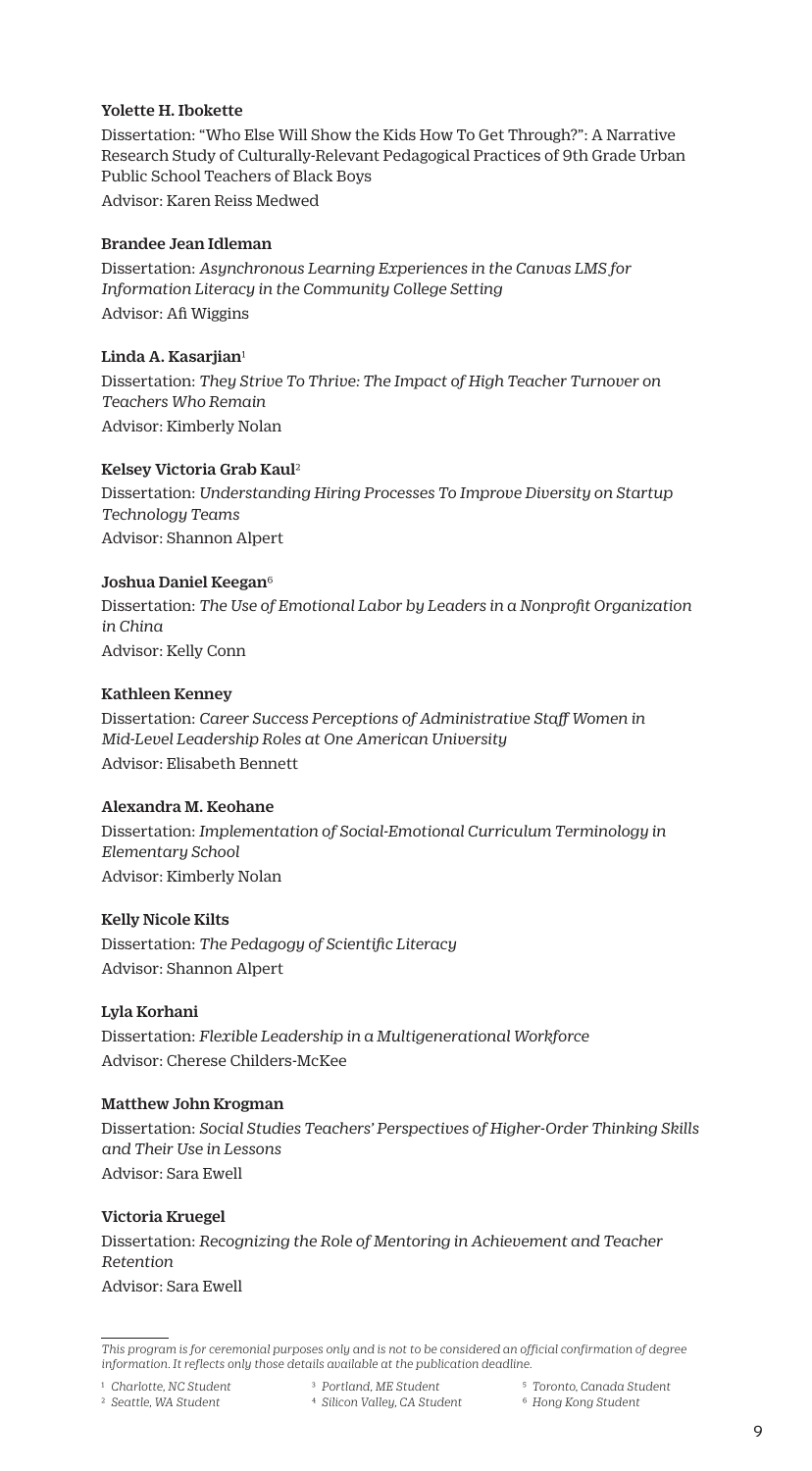#### Brittney Lynne Lavoie

Dissertation: *An Analysis of Teacher Perspectives on Their Role in Student Social Emotional Competency Development*

Advisor: Hattie Hammonds

#### Adrienne Lee Liechty2

Dissertation: *Making "Chicken Nuggets" and Discussing "Fried Baloney": A Study in Racially Equitable Group Work* Advisor: Keisha Taylor

#### Christina Marie Lincoln

Dissertation: *Exploring How Early Childhood Faculty Make Sense of Social Justice Teaching: An Interpretative Phenomenological Analysis* Advisor: Corliss Thompson

#### Rebecca M. Long

Dissertation: *Performance-Based Assessments: Providing Equitable Measures for All* Advisor: Sara Ewell

#### Jennifer Ocif Love

Dissertation: *Aligning to the 2016 Massachusetts Science, Technology and Engineering Curriculum Frameworks: PreK–5 STEAM Education Where Engineering Is the "Keystone"* Advisor: Patricia Mason

#### Douglas J. Lyons

Dissertation: *Academic Achievement, Belonging, and Identity* Advisor: Karen Reiss Medwed

#### Milagros Marchese

Dissertation: *Communication and Collaboration in Asynchronous Learning Communities* Advisor: Lindsay Portnoy

#### Joanna Nichols Tracy Martel

Dissertation: *Interactions Between Stakeholders for the Benefit of Career Pathway Instruction of Sixth Through Twelfth Grade Students of Maine* Advisor: Kimberly Nolan

#### Kimal Rohan McCarthy

Dissertation: *A Calling To Come Back: Understanding Why Nantucket Locals Revisit a Community Museum* Advisor: Harriette Rasmussen

#### Joanna Grace Dell McDonough

Dissertation: *The Power of Critical Self-Reflection: An Action Research Study To Foster Gender Equity and Justice in Classroom Practices and Academic Programming in a Co-Educational Independent School* Advisor: Shannon Alpert

#### Matthew L. McFadden

Dissertation: *Cybersecurity Experiential Leadership Learning* Advisor: Rashid Mosley

1 *Charlotte, NC Student*

3 *Portland, ME Student*

2 *Seattle, WA Student*

- 4 *Silicon Valley, CA Student*
- 5 *Toronto, Canada Student*
- 6 *Hong Kong Student*

*This program is for ceremonial purposes only and is not to be considered an official confirmation of degree information. It reflects only those details available at the publication deadline.*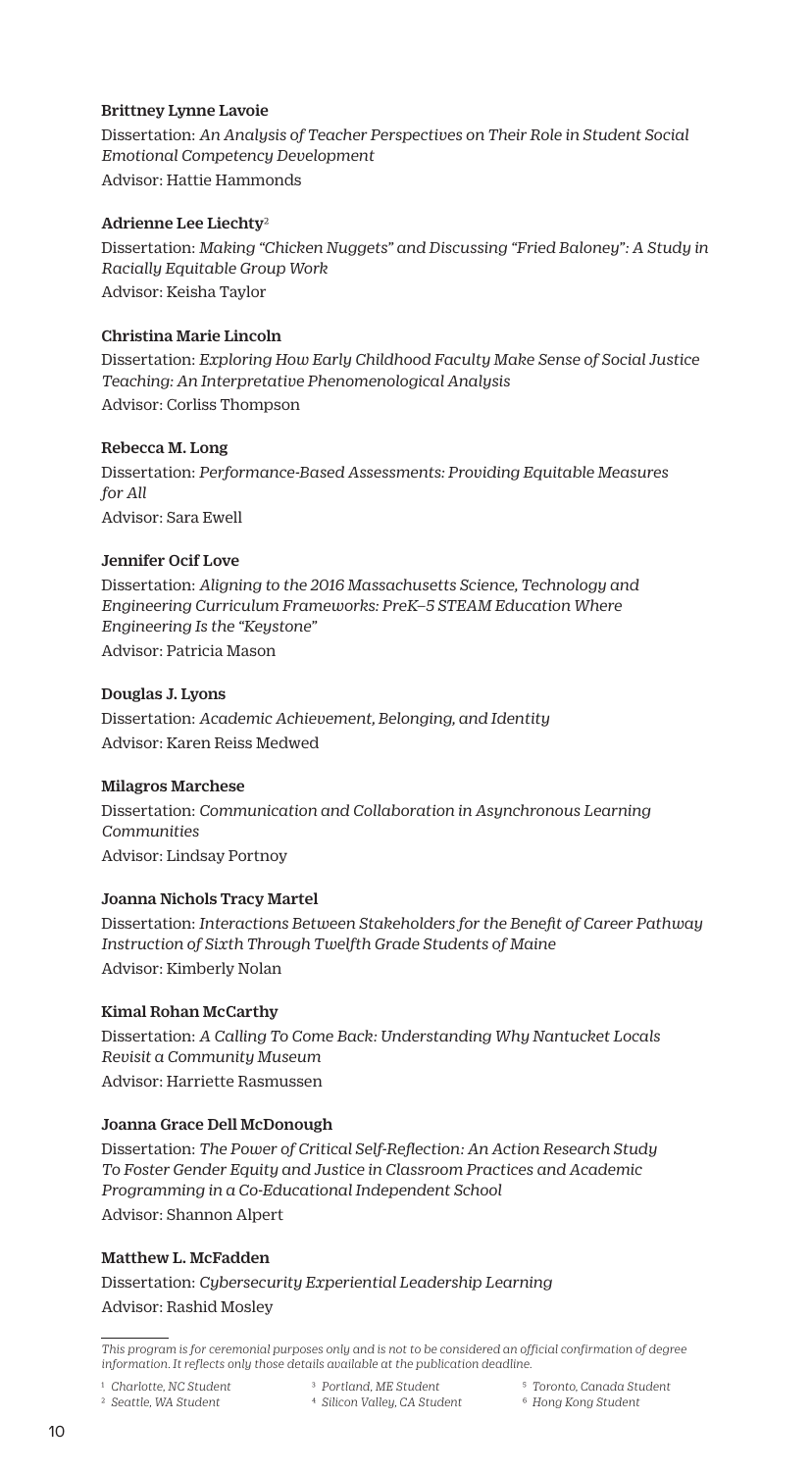#### Andrea Lois Althea Mckie

Dissertation: *Military Sexual Assault Prevention and Response: A Case Study of Coast Guard Male Victim Advocates* Advisor: Karen Phillips

#### Ian Mearns<sup>2</sup>

Dissertation: *Discontinuing the Incarceration of Seattle's Mentally Ill* Advisor: Joan Giblin

#### Iraz Medhi

Dissertation: *Female Engineers in Co-Op: Exploring the Lived Experiences Through Socialization* Advisor: Lynda Beltz

#### Kirsten Ann Moffler-Daykin

Dissertation: *The Never-Quits: Understanding Resilience and the Lived Experiences of Nontraditional, Two-Year College Students From Underrepresented Population Groups Exposed to Adverse Childhood Experiences* Advisor: Quannah Parker-McGowan

#### Amanda Mudlock

Dissertation: *Fostering a Learning Culture With a Remote Team* Advisor: Rashid Mosley

#### James Garland Murrell

Dissertation: *A Qualitative Inquiry of Clinical Radiographers' and Radiography Educators' Perception of the Value of Continuing Education* Advisor: Gail Matthews-DeNatale

#### Amanda Julianne Nasser

Dissertation: *Finding Purpose in History Education in the Digital Age* Advisor: Shannon Alpert

#### Michelle Y. Ng

Dissertation: *Cultivating Girls' Interest in the Garden of STEM: Teachers' Perspectives*  Advisor: Karen Reiss Medwed

#### Julie Kim Nguyen

Dissertation: *Examining Undergraduate Engineering Students' Experiences With Failures During Co-Op* Advisor: Tracy Pascua-Dea

#### Sheryl Mayuski O'Brien

Dissertation: *Faculty and Student Affairs in Collaboration: A Case Study Examining Faculty and Resident Director Collaboration in a Faculty in Residence Program* Advisor: Cherese Childers-McKee

#### Taylor Marie O'Brien

Dissertation: *Implications of High-Stakes Testing on Classroom Practices in Grades 3–5* Advisor: Shannon Alpert

- 2 *Seattle, WA Student*
- 3 *Portland, ME Student* 4 *Silicon Valley, CA Student*
- 5 *Toronto, Canada Student*
- 6 *Hong Kong Student*

*This program is for ceremonial purposes only and is not to be considered an official confirmation of degree information. It reflects only those details available at the publication deadline.*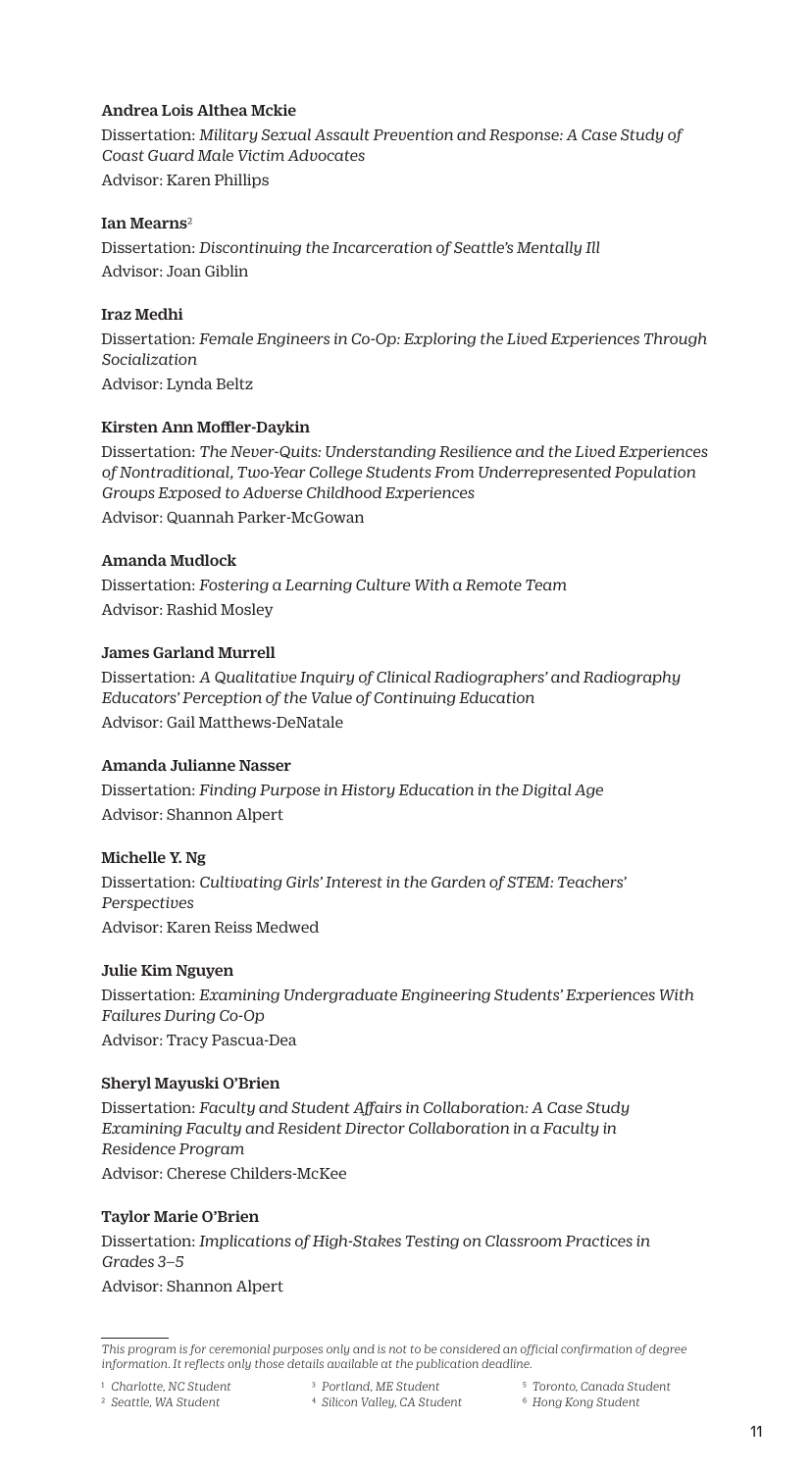#### Jennifer M. O'Neill

Dissertation: *How Principals Empower Teachers To Share Leadership Responsibilities in Suburban Elementary Schools* Advisor: Quannah Parker-McGowan

#### Bindi R. Patel

Dissertation: *Latina Student Success: Identity and Experiences of Latina Community College Students* Advisor: Kimberly Nolan

#### William Robert Petrick

Dissertation: *Exploring Campus Racial Climate Settings: White Resident Assistants' Experiences Engaging in Racially Diverse Communities* Advisor: Mounira Morris and Mary Ann Benites Kaplan

#### Tambre Annelle Phillips<sup>1</sup>

Dissertation: *The Impact of a Learning Community Curriculum on Students and Faculty in a Doctor of Physical Therapy Program* Advisor: Joan Giblin

#### Laura S. Plummer

Dissertation: *Perceptions of Interprofessional Identity Formation in Recent Doctor of Physical Therapy Graduates Working in Inpatient Settings: A Phenomenological Study* Advisor: Lynda Beltz

#### Stefanie West Porrazzo

Dissertation: *Understanding Self-Efficacy in Professional Development: Clear Goal-Setting Protocols to Maximize Participant Outcomes* Advisor: Kimberly Nolan

#### Gladys Prins

Dissertation: *Diversity, Inclusion, and Belonging Practices, Impacts on Underrepresented Minorities: The Lived Experience* Advisor: Michael Dean

#### Kristin B. Re

Dissertation: *A Narrative Study Examining the Voices of Former Pregnant and Parenting Students Who Have Graduated From an Alternative High School* Advisor: Karen Reiss Medwed

#### Juana Smith Reina

Dissertation: *Cocurricular Student Practice Communities and Student Identity Transition: An Interpretative Phenomenological Analysis* Advisor: Kimberly Nolan

#### Heather Lyn Richards

Dissertation: *Effectiveness of Instructor-Generated Videos: A Case Study of the Undergraduate Adult Education Program, Nichols College for Faculty Interaction and Connectedness*

Advisor: Lynda Beltz

- 4 *Silicon Valley, CA Student*
- 5 *Toronto, Canada Student*
- 6 *Hong Kong Student*

*This program is for ceremonial purposes only and is not to be considered an official confirmation of degree information. It reflects only those details available at the publication deadline.* 

<sup>1</sup> *Charlotte, NC Student*

<sup>2</sup> *Seattle, WA Student*

<sup>3</sup> *Portland, ME Student*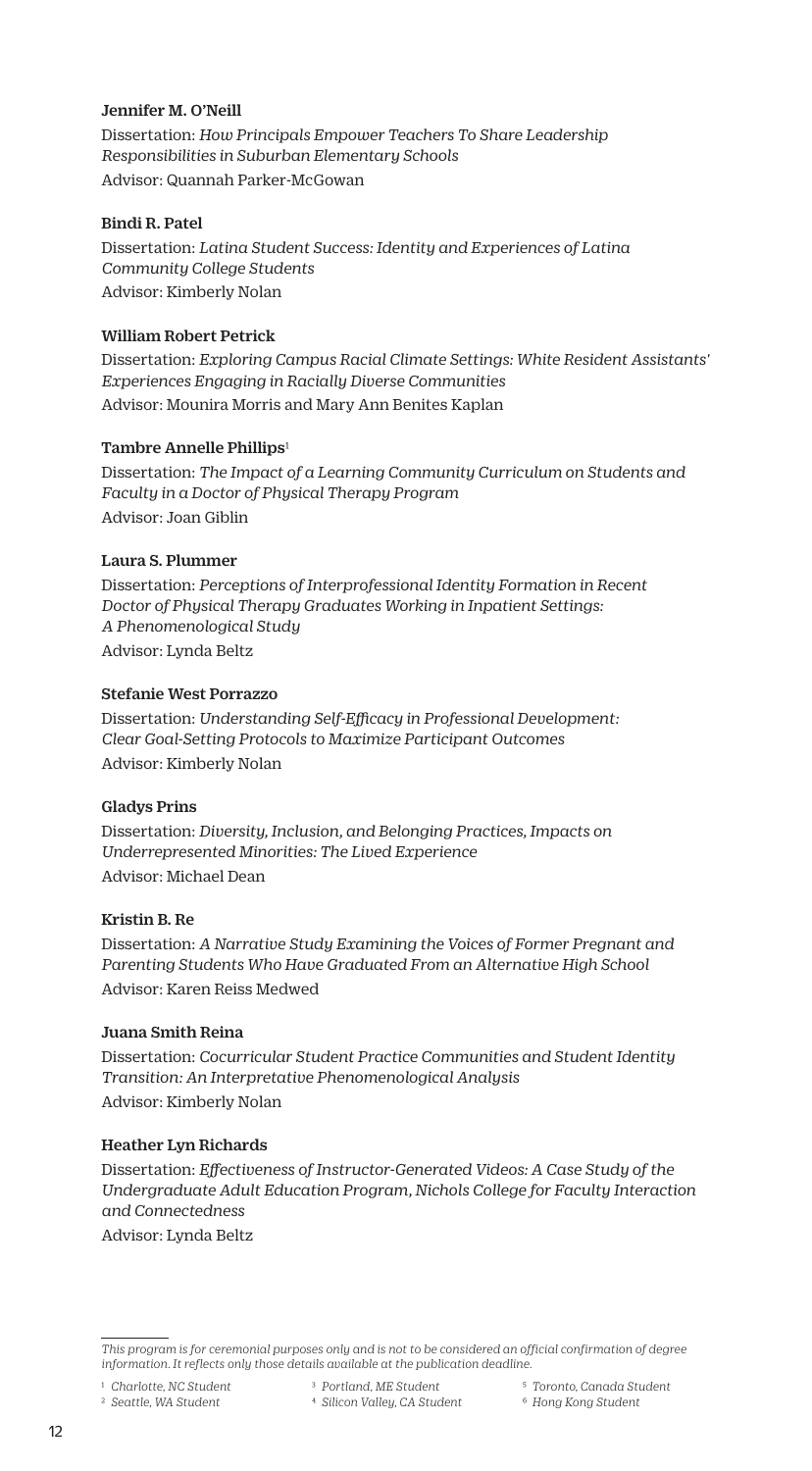#### Taylor A. Riley

Dissertation: "Yeah, But Would You Hire Them?": An Interpretative Phenomenological Analysis of How Employers Make Sense of Hiring Ex-Offenders Advisor: Amy Swain

#### Seth Donald Robertson

Dissertation: *Exploring the Lived Experience of Adjunct Faculty Members at a Private Religious Institution* Advisor: William Ewell

#### Elizabeth Spitznagel Rose

Dissertation: *Establishing Authority and Leadership Within an Environment of Research Colonialism: An Interpretative Phenomenological Analysis of the Reflections of the Lived Experiences of Academic Biomedical Researchers from Low- and Middle-Income Countries* Advisor: Nancy Pawlyshyn

#### Michael Daniel Rossetti

Dissertation: *Understanding the Impact That a Well-Defined Relationship Between Principals and Coaches Has on Teachers* Advisor: Kimberly Nolan

#### Heidi Lee Sabnani

Dissertation: *The Anxiety in the Room: An IPA Study of Coaching as an Intervention for Elementary Teachers With Math Anxiety* Advisor: Amy Swain

#### Rachel Roth Sawatzky

Dissertation: *Harms, Needs, and Obligations in University Title IX Procedures* Advisor: Kimberly Nolan

#### Daniella Bianca Schepps

Dissertation: *The Art of Un-Teaching War to Children* Advisor: Lindsay Portnoy

#### Megan Elizabeth Scherer

Dissertation: *Mid-Level Career Women Aspiring to C-Suite Positions in America's Fortune 500 Companies: A Narrative Inquiry Study of How They Describe Their Interactions With Other Women in the Workplace* Advisor: Nancy Pawlyshyn

#### Kimberly Seefeld

Dissertation: *Impact of Institutional Aid on First-Year Students at Public Doctoral Institutions* Advisor: Michael Dean

#### Haeng Soo Seol

Dissertation: *Career Development Experiences of East Asian International Students of Contemporary Music Performance: An Interpretative Phenomenological Analysis* Advisor: Lynda Beltz

- 4 *Silicon Valley, CA Student*
- 5 *Toronto, Canada Student*
- 6 *Hong Kong Student*

*This program is for ceremonial purposes only and is not to be considered an official confirmation of degree information. It reflects only those details available at the publication deadline.* 

<sup>2</sup> *Seattle, WA Student*

<sup>3</sup> *Portland, ME Student*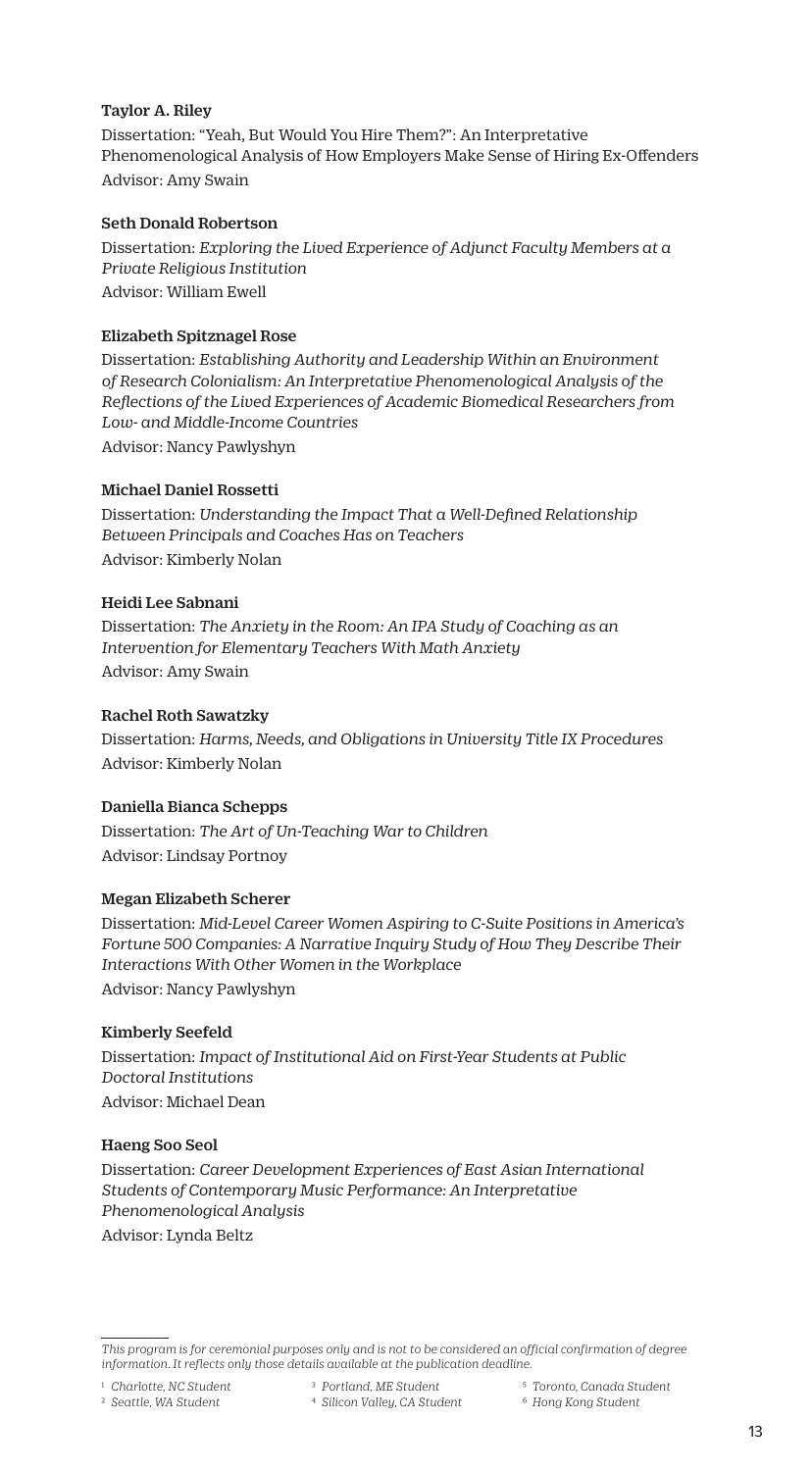#### Robert J. Shaw

Dissertation: *School Leadership and Adaptation in Response to the COVID-19 Crisis* Advisor: Tova Sanders

#### Jennifer Leigh Siegfried<sup>1</sup>

Dissertation: *Student Perspectives of Pedagogy and the Development of Autonomy, Metacognition, and Critical Thinking: A Narrative Inquiry Study of Student Experiences To Inform and Define Meaningful Practice* Advisor: Karen Reiss Medwed

#### Scott John Silver-Bonito

Dissertation: *The Content Agnostic Effects of Design Thinking Learning on Middle School Students* Advisor: Lindsay Portnoy

#### Laura A. Sosa

Dissertation: *Keeping the Dream Alive: A Narrative Research Study Exploring the Entrepreneurial Actions Supporting Strategic Renewal at United States Community Colleges As Described by the College Presidents During the COVID-19 Pandemic* Advisor: Tova Sanders

#### Kendrick Ray Spencer

Dissertation: *A Phenomenology Approach to Retaining Black Students at an HBCU in the South* Advisor: Joan Giblin

#### Michelle Nichole Spencer

Dissertation: *Training To Lead: A Leadership Training for Early Childhood Center Administrators* Advisor: Joan Giblin

#### Ellen Whitman Stoddard

Dissertation: *A Narrative Analysis of Women STEM Professionals' Transitions to Project-Based Teaching* Advisor: Paula Boyum

#### Samantha Louise Streamer Veneruso

Dissertation: *Leadership Development in Practice: A Transformative Journey* Advisor: Daniel Volchock

#### Joseph Alexander Strzempka<sup>6</sup>

Dissertation: *From Policy to Practice: A Qualitative, Holistic, Multiple-Case Study Investigating How Public Primary and Secondary Schools Implement Internationalization Reforms in a South China Mega-City* Advisor: Sandy Nickel

#### Takeo Suzuki

Dissertation: *Examining the First-Year International Students' Experiences and Institutional Support: An Interpretative Phenomenological Analysis* Advisor: Kimberly Nolan

- 3 *Portland, ME Student* 4 *Silicon Valley, CA Student*
- 5 *Toronto, Canada Student*
- 6 *Hong Kong Student*

*This program is for ceremonial purposes only and is not to be considered an official confirmation of degree information. It reflects only those details available at the publication deadline.* 

<sup>2</sup> *Seattle, WA Student*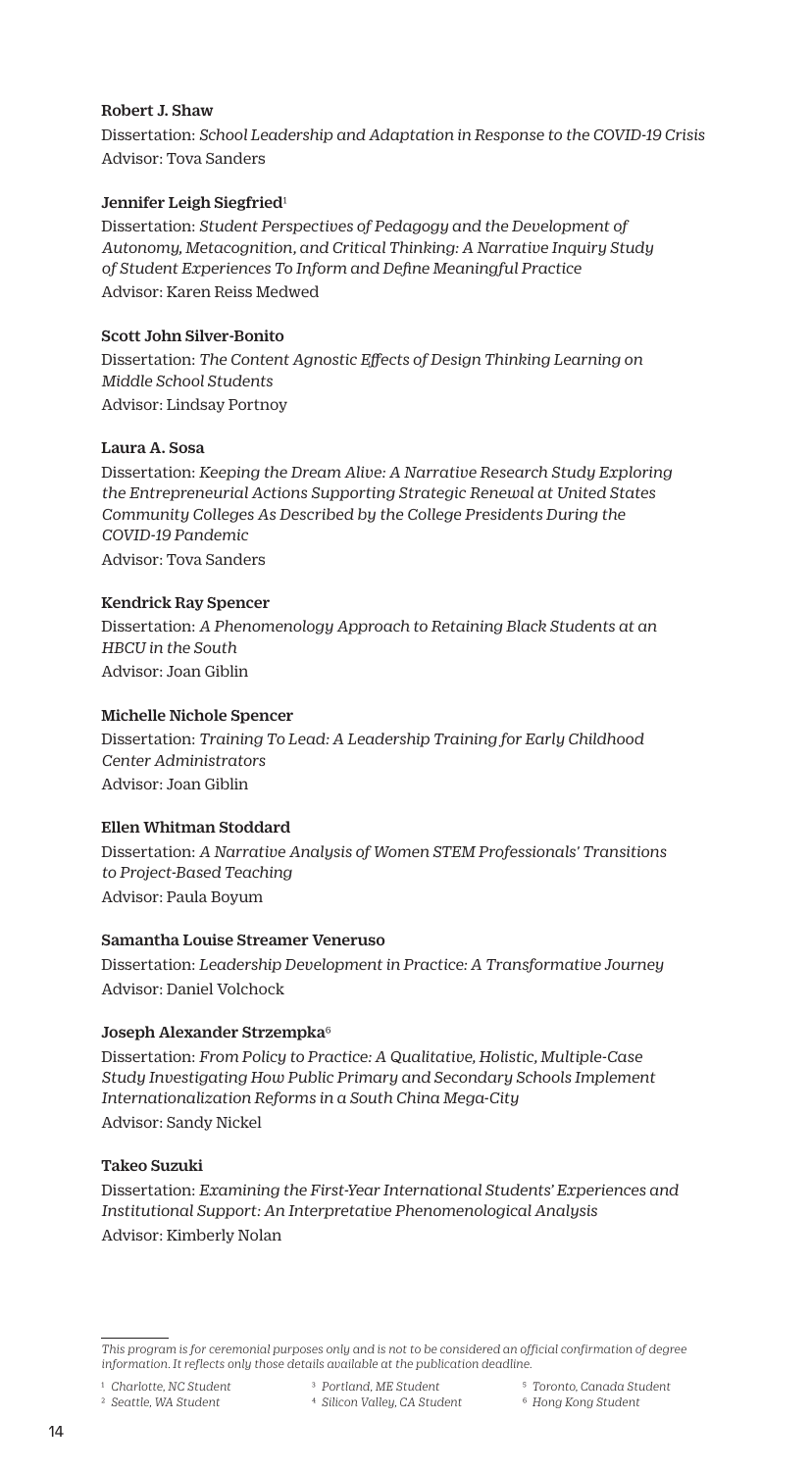#### Lora Suzanne Tamagini

Dissertation: *The Transformative Impact of Inclusive Pedagogical Practice in the Middle School Music Classroom*

Advisor: Hattie Hammonds

#### Kristy Leath Teskey<sup>1</sup>

Dissertation: *Cross-Sector Social Partnerships: How Business Leaders Make Sense of Their Experiences Within a Community Social Change Initiative* Advisor: Tova Sanders

#### Kari Ann Thierer2

Dissertation: *From Industry to Instructor: Supporting Professional-Technical Community College Faculty Transition From Industry to Teaching* Advisor: Alex Fronduto

#### Felicia R. Carr Thomas

Dissertation: *Black Women Transitioning From Employees to Entrepreneurs: A Narrative Research Study* Advisor: Gail Matthews-Denatale

#### Thomas Daniel Tressler-Gelok

Dissertation: *Understanding the Impact of Student Affairs and Student Services Directors' Impact on the Undergraduate Student Experience: An Action Research Study* Advisor: Shannon Alpert

#### Kevin Michael Tyrrell

Dissertation: *Transgender College Athletic Experience* Advisor: Michael Dean

#### Reagan Urbanec

Dissertation: *The Phenomena of Reading for Enjoyment* Advisor: Karen Reiss Medwed

#### Alexandra Antonieta Velasco

Dissertation: *Challenges in Research and Development in Higher Education Through the Lens of Complex Adaptive Systems* Advisor: Karen Reiss Medwed

#### Nichole Elizabeth Wade

Dissertation: *Actions To Achieve a Whole Teacher Approach* Advisor: Andrew Anderson

#### Carolyn B. Wallace

Dissertation: *Building a Building While Building a Culture: Bringing Teacher Voices Into the Creation of a New School's Culture* Advisor: Lindsay Portnoy

#### Daniel R. Weiss

Dissertation: *Becoming a Head of School: A Study of New Heads of School in Jewish Day Schools* Advisor: Hattie Hammonds

1 *Charlotte, NC Student*

6 *Hong Kong Student*

*This program is for ceremonial purposes only and is not to be considered an official confirmation of degree information. It reflects only those details available at the publication deadline.* 

<sup>2</sup> *Seattle, WA Student*

<sup>3</sup> *Portland, ME Student* 4 *Silicon Valley, CA Student*

<sup>5</sup> *Toronto, Canada Student*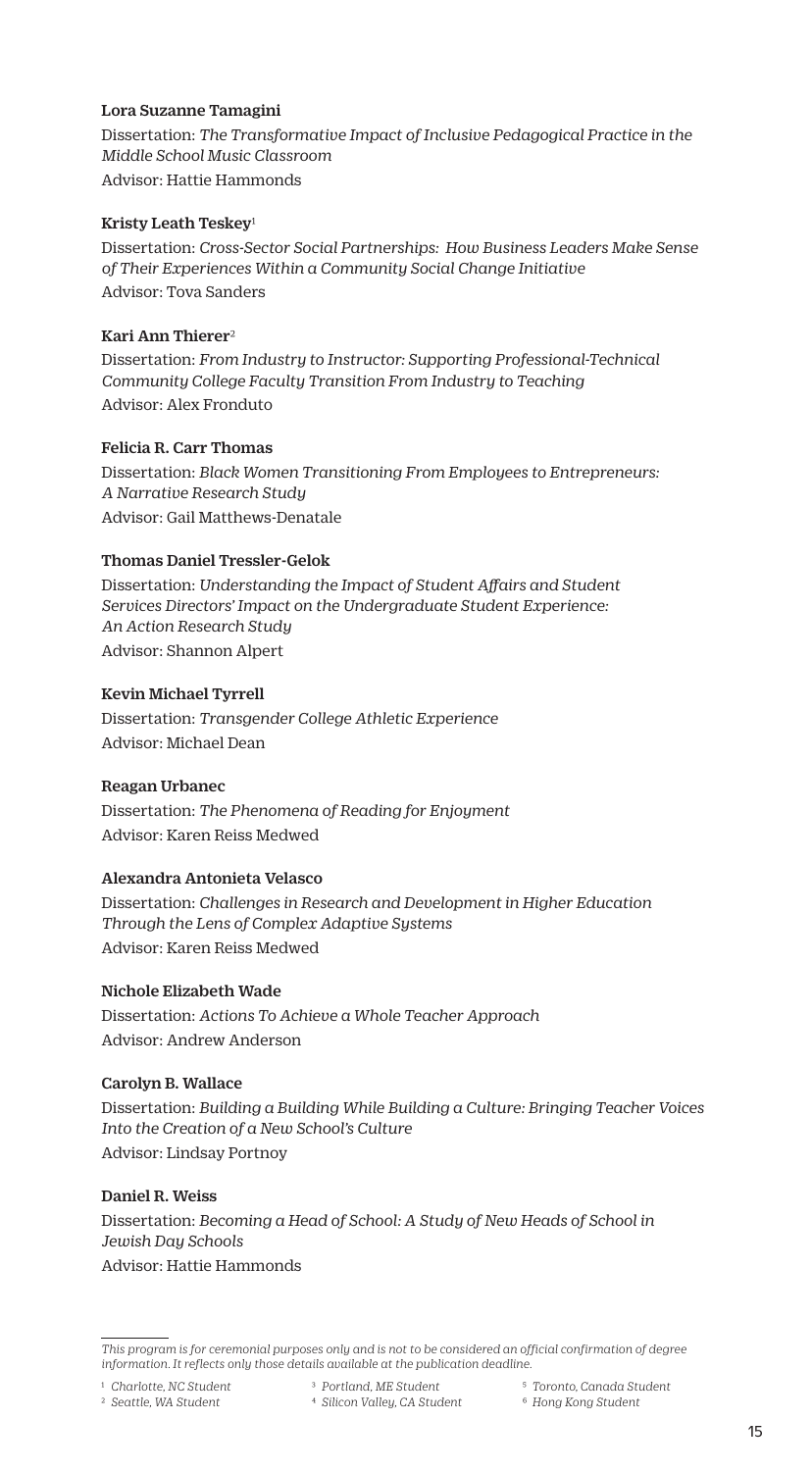#### <span id="page-16-0"></span>Stephanie Alise White

Dissertation: *Performance Feedback in Nonprofit Organizations: A Narrative Study of the Experiences of African American Women in Senior Leadership*  Advisor: Harriette Rasmussen

#### Jenny Chin-Hui Wilkins<sup>6</sup>

Dissertation: *The Experience of Homeschooled High School Graduates Transitioning to College in Taiwan* Advisor: Karen Reiss Medwed

#### James Matthew Williams

Dissertation: *America's Empathy Deficit: Our Bloody Heirloom and the Invisible Backpack* Advisor: Lindsay Portnoy

#### Beth Densmore Williams-Breault

Dissertation: *Future Directions of Sex Ed: Massachusetts* Advisor: Lindsay Portnoy

#### Kathryn D. Wilson

Dissertation: *Shifting the Nature of Teaching and Learning With Performance Assessment* Advisor: Lindsay Portnoy

#### Jane Baldwin Pollock Wirch

Dissertation: *Lived Experiences of Teacher Professional Development: A Call for the Intellectualization of PD: A Hermeneutic-Phenomenological Study Using Cultural Historical Activity Theory* Advisor: Kristal Moore Clemons

### DOCTOR OF LAW AND POLICY

#### Jeffrey Santos Lopes

Dissertation: *School-to-Prison Pipeline: Educators' Perspective on Their Role in the Pipeline* Advisor: Kimberly Larson

#### Herbert Okoth Ouche

Dissertation: *The Impact of Martin v. City of Boise on the Relationship Between Police and People Experiencing Homelessness in Portland, Oregon* Advisor: Bobby Hazelton and Donald Burnes

1 *Charlotte, NC Student*

- 3 *Portland, ME Student*
- 5 *Toronto, Canada Student*

2 *Seattle, WA Student*

6 *Hong Kong Student*

*This program is for ceremonial purposes only and is not to be considered an official confirmation of degree information. It reflects only those details available at the publication deadline.*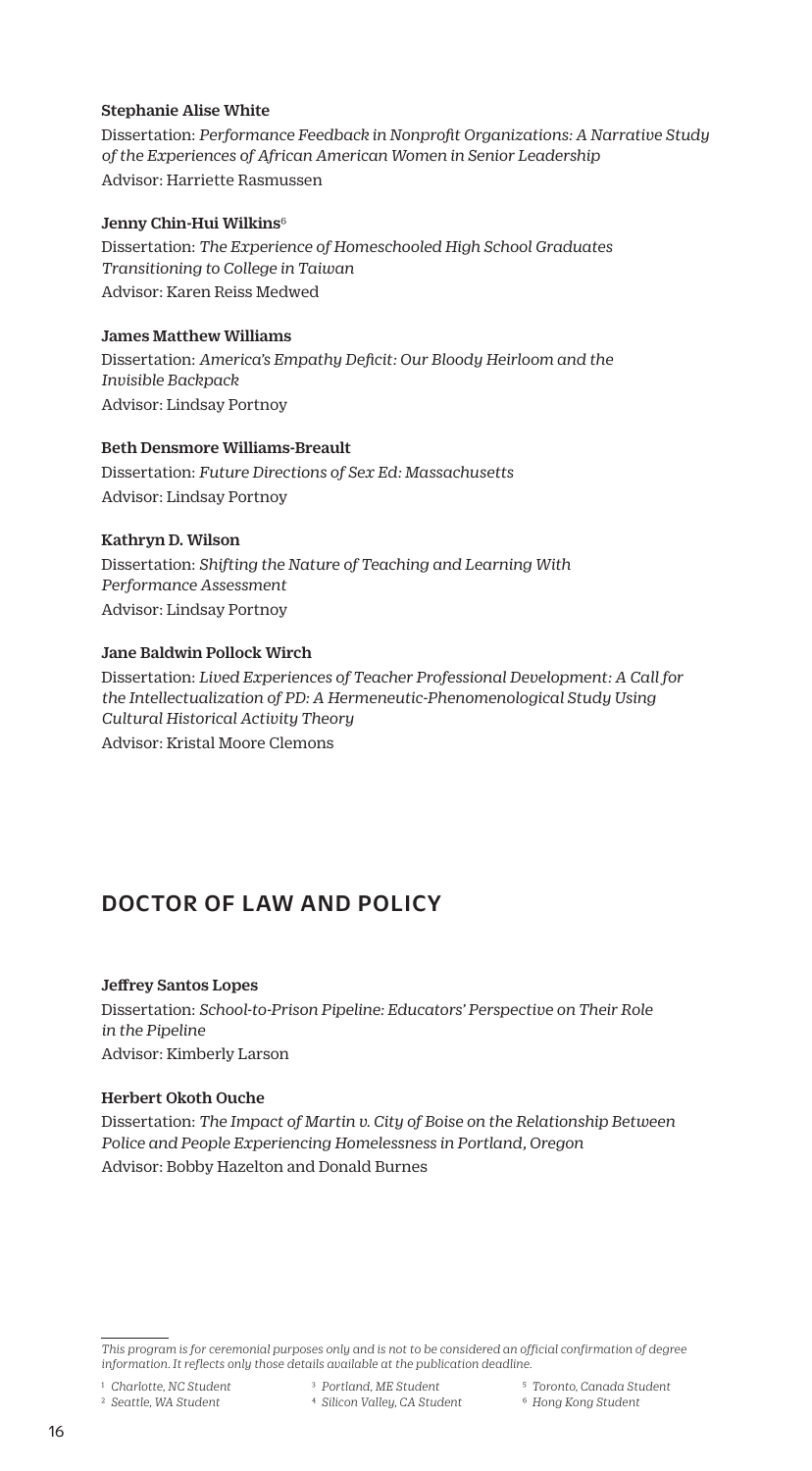## <span id="page-17-0"></span>DOCTOR OF PHYSICAL THERAPY

#### Ronnie Adler

Dissertation: *Developmental Coordination Disorder and Bicycle Riding: Struggling To Achieve a Childhood Milestone* Advisor: Jeananne Elkins

#### Christina Amodei

Dissertation: *Current Physical Therapy Perspectives of Osteoporosis Management* Advisor: Jeananne Elkins

#### Carrie Whitcomb Chavez

Dissertation: *Developing an Onboarding Program for New Graduate Physical Therapists in Acute Care: A Quality Improvement Project* Advisor: Jeananne Elkins

#### Rebecca Story Dunbar

Dissertation: *Neurodynamics in LBP: A Case Series*  Advisor: Jeananne Elkins

#### Anna Maria Fern-Buneo

Dissertation: *Mentorship in Physical Therapy: It's More Than Meetings* Advisor: Jeananne Elkins

#### Melissa Hanson Gahr

Dissertation: *Effect of Exercise and Russian Stimulation on Balance and Active Dorsiflexion in a Patient With Neuroborreliosis: Case Report* Advisor: Jeananne Elkins

#### Ankita Sudhir Godbole

Dissertation: *A Multifaceted Approach to Cardiac Rehabilitation in SNF for Older Adults: A Literature Review* Advisor: Jeananne Elkins

#### Katharyn C. Howard

Dissertation: *Management of Chronic Plantar Fasciitis With Dry Needling Combined With Electrical Stimulation: Case Report* Advisor: Jeananne Elkins

#### Marcelo Knapik

Dissertation: *The Role of Physiotherapeutic Scoliosis Specific Exercises in Management of Adolescent Idiopathic Scoliosis* Advisor: Jeananne Elkins

#### Maria Corazon Mangan

Dissertation: *Physical Therapists' Perspectives on Rehabilitation Leaders' Communication: A Qualitative Analysis* Advisor: Jeananne Elkins

1 *Charlotte, NC Student* 2 *Seattle, WA Student*

- 5 *Toronto, Canada Student*
- 6 *Hong Kong Student*

*This program is for ceremonial purposes only and is not to be considered an official confirmation of degree information. It reflects only those details available at the publication deadline.* 

<sup>3</sup> *Portland, ME Student* 4 *Silicon Valley, CA Student*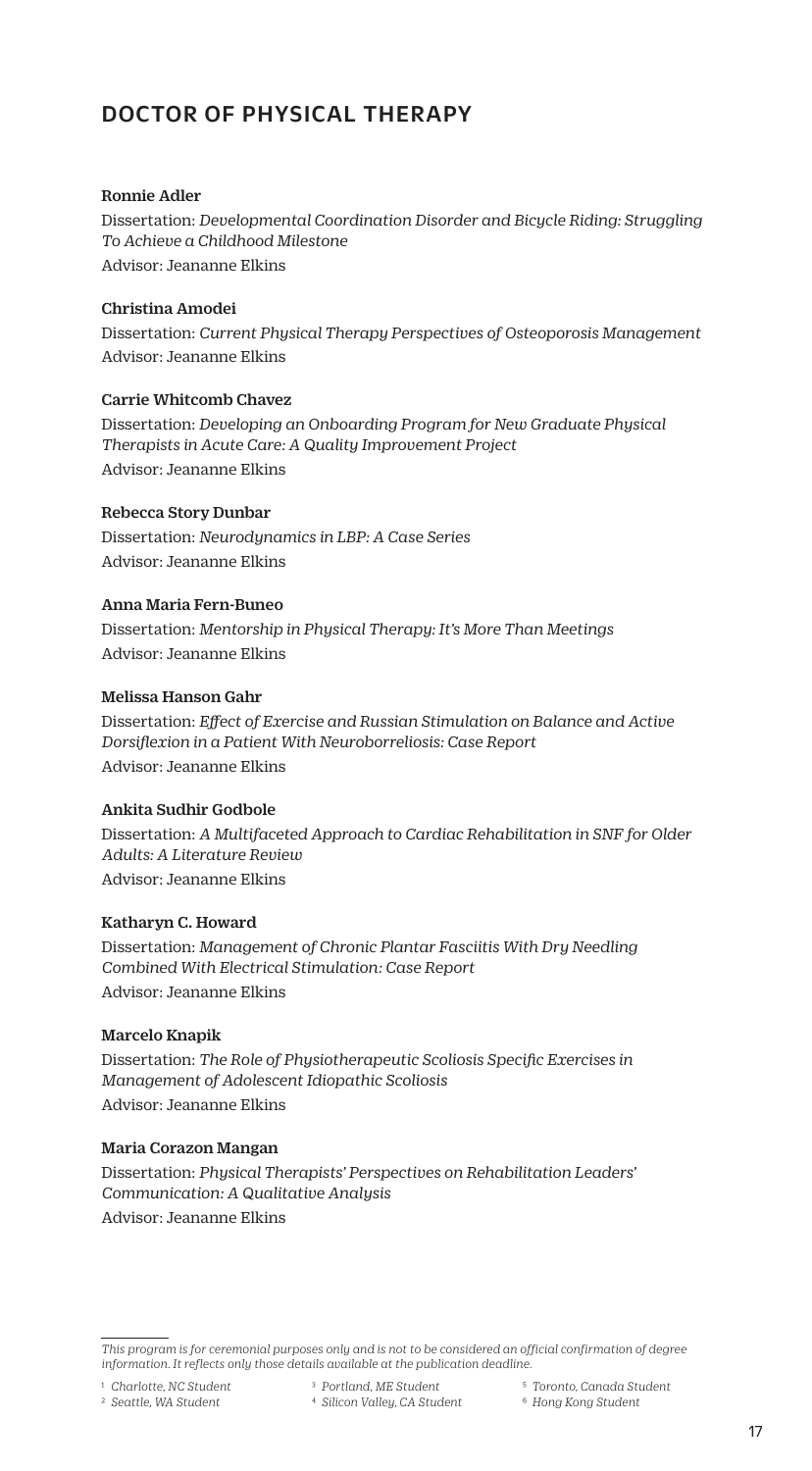#### Martha Celeste Mahilum McNeely

Dissertation: *Polypharmacy and Gait Speed Among Community-Dwelling and Assisted Living Facility Residents Ages 65–75 Years Old: A Scoping Review* Advisor: Arsenio Paez

#### Christine Anne Oz

Dissertation: *Atypical Vertical Canal BPPV: A Case Report*  Advisor: Jeananne Elkins

#### Jeffrey Alan Smith

Dissertation: *The Effects of Muscle Energy Techniques on Low Back Pain Caused by an Anterior Rotated Innominate: Case Report* Advisor: Jeananne Elkins

- 5 *Toronto, Canada Student*
- 6 *Hong Kong Student*

*This program is for ceremonial purposes only and is not to be considered an official confirmation of degree information. It reflects only those details available at the publication deadline.* 

<sup>2</sup> *Seattle, WA Student*

<sup>3</sup> *Portland, ME Student* 4 *Silicon Valley, CA Student*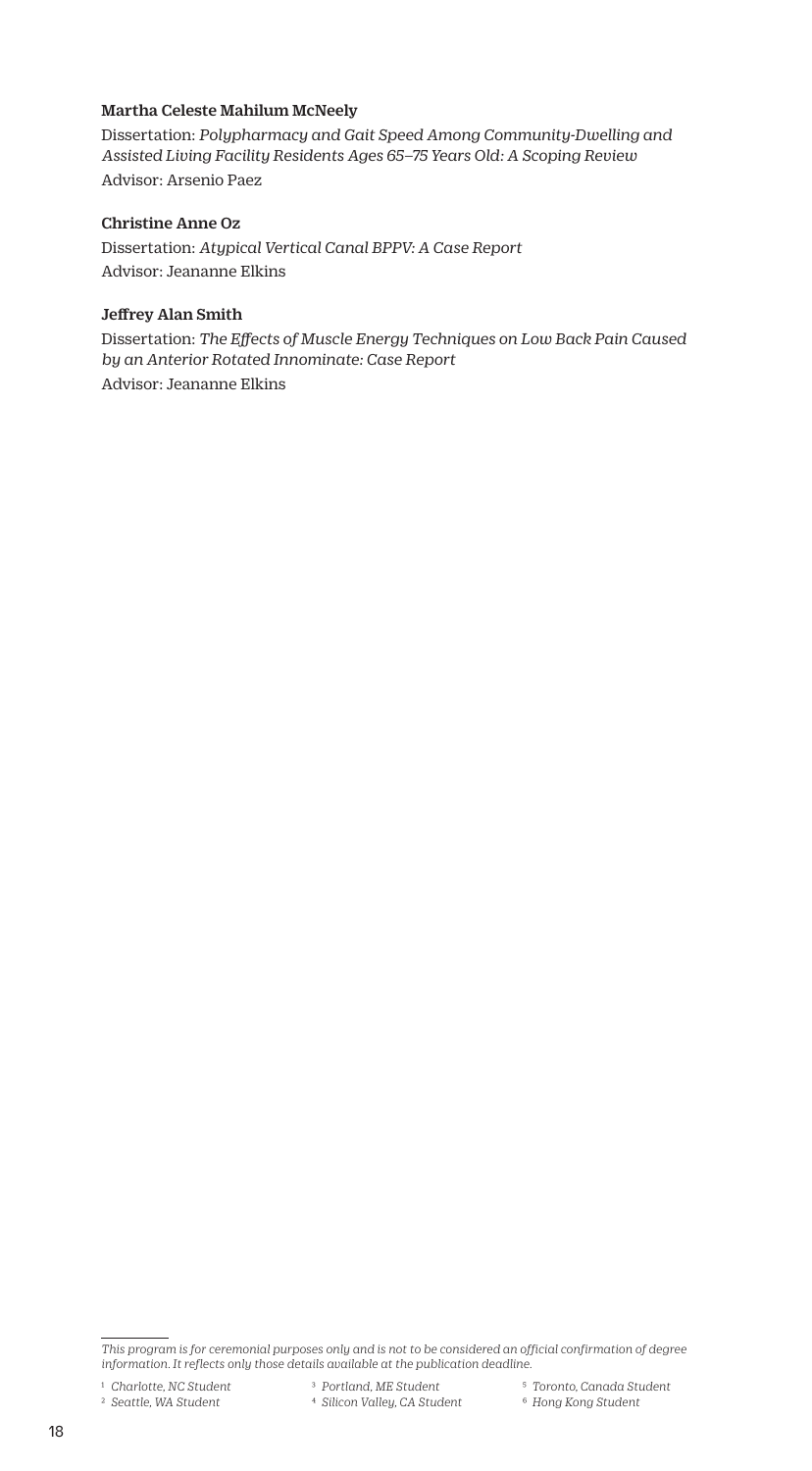## DEAN'S MEDAL FOR OUTSTANDING DOCTORAL WORK

The Dean's Medal for Outstanding Doctoral Work is the highest honor awarded by the College of Professional Studies to a doctoral graduate. It was established to acknowledge exemplary academic achievement and to recognize demonstrated creativity.

The process for determining one or more recipients involves evaluating nominated candidates based on the following criteria: the degree of comprehension, innovation, and creativity; the scope and importance of the work to a field of study; and the caliber of writing. Faculty advisors from all three doctoral programs are invited to nominate students whose final doctoral work they deem exceptional. A review committee composed of faculty from the college chooses a group of finalists, and the Dean of the College makes the final decision.

#### 2022 Dean's Medal Recipient

#### Ronnie Adler, DPT

Dr. Ronnie Adler is a physical therapist, a 2022 graduate of Northeastern's Transitional Doctor of Physical Therapy program, and a recipient of the Dean's Medal for Outstanding Doctoral Work for her dissertation, "Developmental Coordination Disorder and Bicycle Riding: Struggling to Achieve a Childhood Milestone."

Adler served as a physical therapist for eight years at Maccabi Healthcare in Tel Aviv, Israel, a central outpatient clinic operated by the second largest health maintenance organization in Israel. Her responsibilities included assessing patients' rehabilitative needs, developing patient plans and treatment goals, and conducting physician-prescribed physical therapy programs. Adler recommended assistive equipment and in-home modifications, and performed house calls for home-bound patients with acute or chronic conditions. Adler treated patients suffering from a wide range of debilitating orthopedic, neurological or cardiopulmonary conditions, such as: back pain, arthritis, fractures, sport injuries, cerebrovascular accident, Parkinson's disease, and chronic obstructive pulmonary disease, known as COPD.

In her doctoral work, Adler studied the challenges for children with Developmental Coordination Disorder (DCD) in learning to ride a bicycle. She wrote: "For children with disabilities learning to ride a bicycle can be even more challenging; yet, most children want to learn how to ride a bicycle despite the difficulty involved in the endeavor. Due to the dearth of literature on the topic, little is known about how parents or guardians of children with DCD teach them to cycle. The purpose of this study is to explore how children with DCD and typically developed children learn how to ride a bicycle."

In nominating this dissertation for recognition, program director Adam Thomas PT, DPT, SCS, ATC, noted the scholarly and clinical value of this research to other patients, practitioners, and families, and also the potential positive impact on diversity, equity, and inclusion. He wrote: "The results of this study will assist parents and professionals in understanding the variables impacting a child riding a bicycle independently with DCD and in developing programs to aid in accomplishing this important bridge to other physical activities. Children with DCD often struggle with activities of daily living and are often left out of fun activities including bike riding. Success in bicycle riding can open doors to be accepted by peers as well as to build confidence in accomplishing physical tasks. When the results of this study are widely disseminated, children with DCD will accomplish a rite of passage earlier in childhood; thus, being more likely to participate in their neighborhood activities as well as family activities."

Adler earned a bachelor's in physical therapy from the School of Health Professions, Tel Aviv University.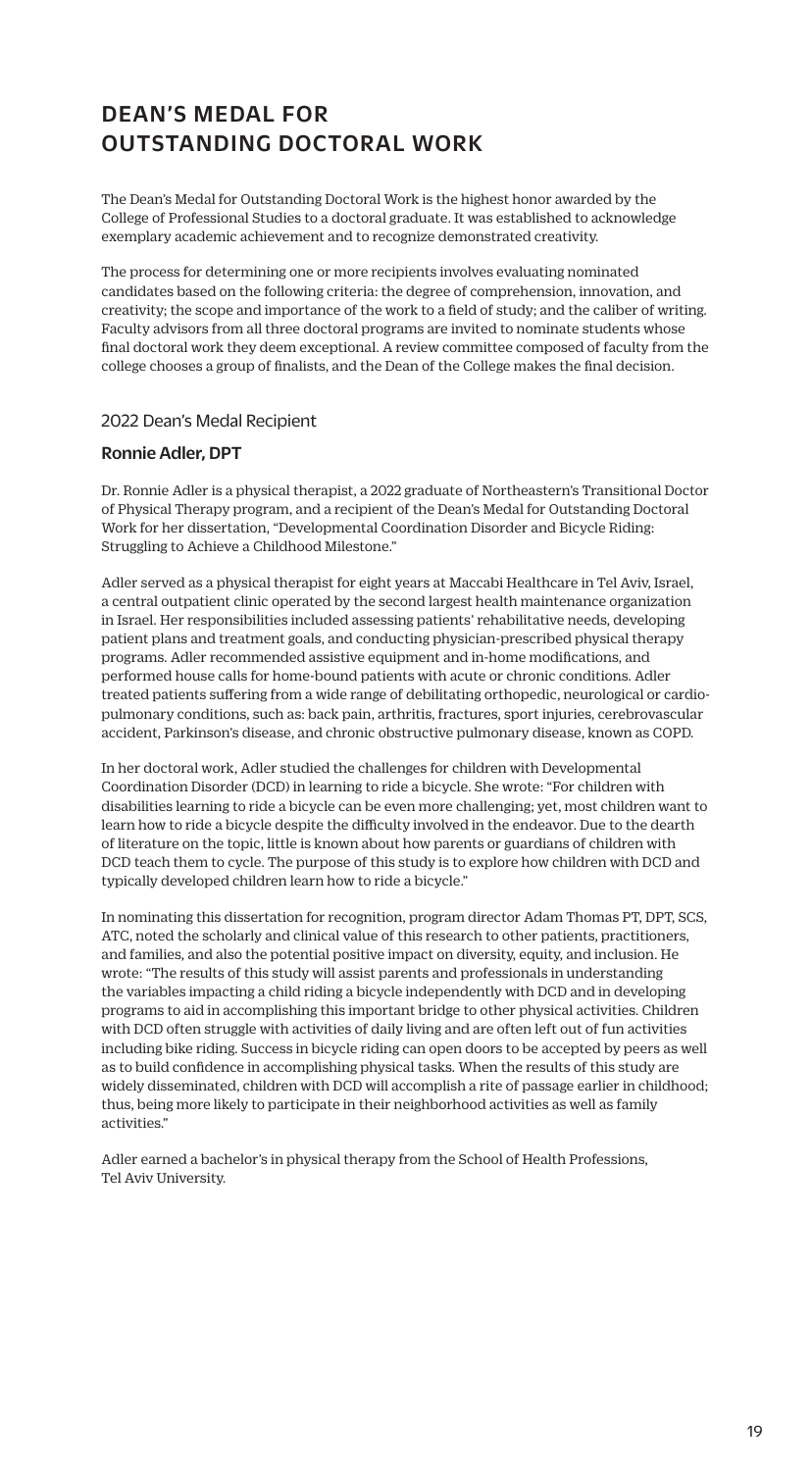#### 2022 Dean's Medal Recipient

#### Jae Williams, EdD

Dr. Jae M. Williams is an award-winning storyteller, educator, and social justice advocate. Born in Southside Chicago and raised in West Medford, Massachusetts, Williams has spent over a decade working in education, supporting diversity, equity, and inclusion initiatives in K–12 and at the college and university levels. Early in Williams' career, he launched Forever Ink, a production company, which produced music videos, short films, and commercials highlighting the talents of local artists and the important work of social justice-focused nonprofit organizations.

Beginning in 2010, Williamss' community organizing efforts were displayed through the *Reel Life Experience*, a monthly curated film series hosted at the historic Paramount Theater in Boston while also successfully launching an annual fundraising event titled *Celebration of the Arts Red Carpet Experience* supporting arts education organizations throughout the City of Boston, last held in 2019.

In the spring of 2022, Williams shifted his talents in the traditional classroom setting and on production sets to build the Creative Café Collective, a dynamic learning community anchored in social justice centering college students representing marginalized communities. His mission is to showcase the importance of arts education and creatively express today's pressing social issues while supporting the endeavors of the next generation of creative thinkers, leaders, and dreamers.

Williams is a 2022 graduate of Northeastern's Doctor of Education program and a recipient of the Dean's Medal for Outstanding Doctoral Work for his dissertation, "America's Empathy Deficit: Our Bloody Heirloom and the Invisible Backpack." He describes the goal of his research this way: "to examine the on-campus experience of Black male visual and performing arts students at Storytelling University (pseudonym), a predominantly white institution in the Northeast, particularly how those experiences shape their careers as storytellers in mainstream media." In nominating Williams' dissertation for recognition, his dissertation advisor, Dr. Lindsay Portnoy, wrote: "This dissertation in practice has had far reaching impact and has opened the door to a new way of supporting male visual and performing arts students both locally and globally. Moreover, this work is exemplary of Jae's approach to action research and deep commitment to systemic change for the greater good."

Dr. Jae is a self-proclaimed book nerd and hip hop, jazz, and R&B enthusiast. He finds joy in expressing himself through his body art, fitness, and fashion and lives in the Boston area with his wife Avy and two children.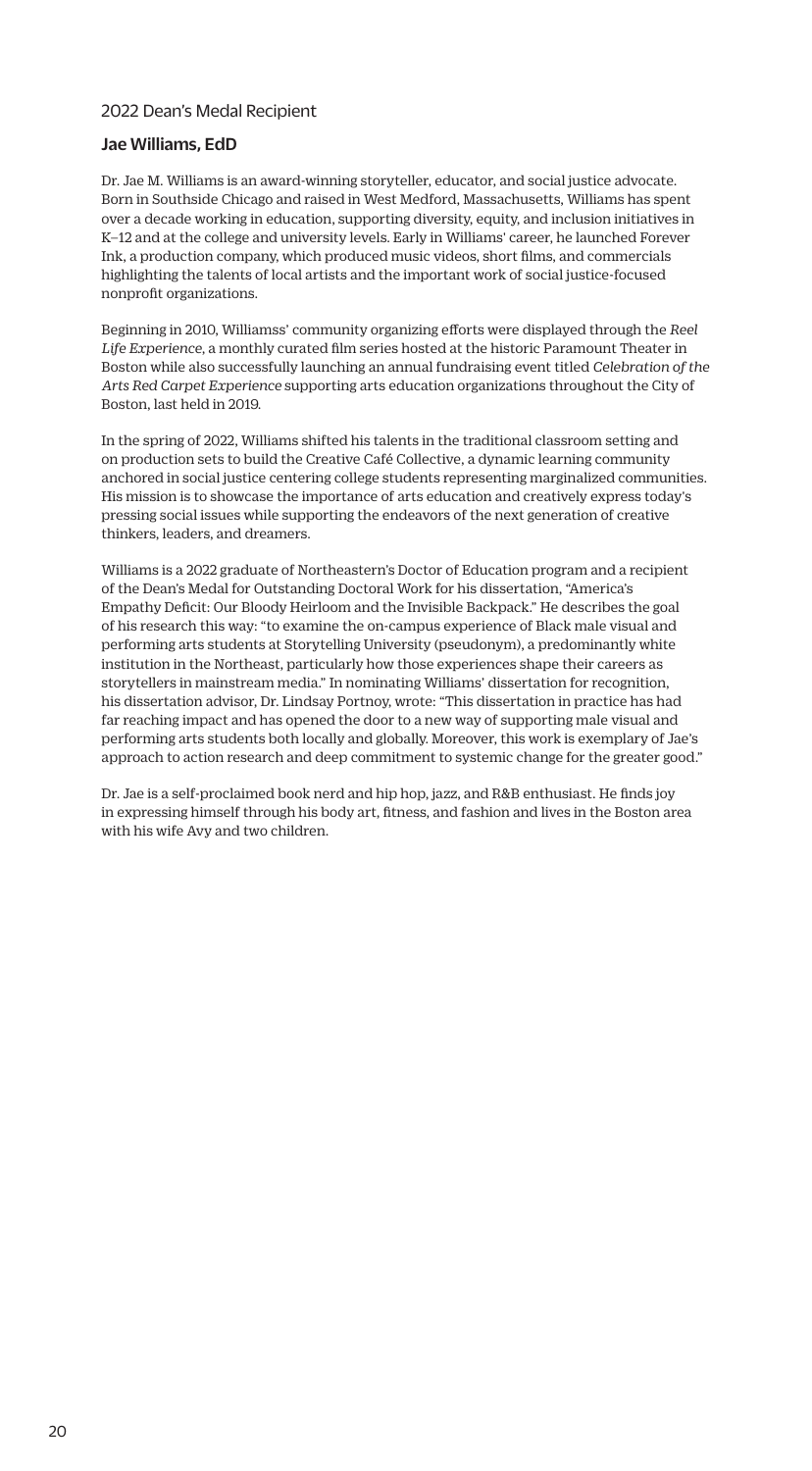### A UNIVERSITY ENGAGED WITH THE WORLD

### THE HISTORY OF NORTHEASTERN UNIVERSITY

Northeastern University has used its leadership in experiential learning to create a vibrant new model of academic excellence. But like most great institutions of higher learning, Northeastern had modest origins.

At the end of the nineteenth century, immigrants and first-generation Americans constituted more than half of Boston's population. Chief among the city's institutions committed to helping these people improve their lives was the Boston YMCA. The YMCA became a place where young men gathered to hear lectures on literature, history, music, and other subjects considered essential to intellectual growth.

In response to the enthusiastic demand for these lectures, the directors of the YMCA organized the "Evening Institute for Young Men" in May 1896. Frank Palmer Speare, a wellknown teacher and high-school principal with considerable experience in the public schools, was hired as the institute's director. Two years later, under Speare's direction, the YMCA advertised the creation of the "Department of Law of the Boston YMCA," and on October 3, 1898, Robert Gray Dodge taught the first class. The program, an immediate success, marked the birth of Northeastern University. Speare would later remark, "We started with an eraser and two sticks of chalk."

When demand for other courses grew, Speare moved to add more programs, and in 1909 the day colleges began instruction. That same year, the Evening Polytechnic School announced "cooperative engineering courses," in which students would have an opportunity to apply classroom knowledge in the workplace—the beginning of Northeastern's signature cooperative education program.

#### Decades of expansion

The school continued to grow and required more space. In 1922, the College of Business was founded. The university purchased the former home of the Boston Red Sox in 1929, and in 1934 the Boston architectural firm Shepley, Bulfinch, Richardson, and Abbott was awarded the contract to design Richards Hall. Using what was to become the campus signature white brick—Shepley, Bulfinch presented plans for a neoclassical building. Opened in 1938, Richards Hall was the first building to appear on the front quadrangle.

As the campus grew, so did Northeastern's programs. In 1935, the College of Liberal Arts was added, signaling that Northeastern was on its way to becoming a major university.

When Speare stepped down as president in 1940, he was replaced by Carl Stephens Ell, dean of the College of Engineering. It was under Ell's leadership that Northeastern first admitted women to full-time day programs.

In the postwar world, Northeastern, like its sister institutions, saw a phenomenal increase in the number of people attending college. The university expanded its programs to accommodate this growing population of increasingly diverse students. In rapid succession, additional programs and colleges were established: College of Education, 1953; University College, 1960; College of Pharmacy, 1962; College of Nursing, 1964; Boston Bouvé College, 1964; College of Criminal Justice, 1967; and College of Computer Science, 1982.

This expansion of programs brought with it a need for more buildings. When Ell retired as president in 1959, he was succeeded by Asa S. Knowles, who accelerated the university's growth. Suburban properties in Weston, Nahant, and Burlington were acquired. The Boston campus blossomed with new buildings, including various undergraduate dormitories designed to accommodate the increasing number of residential students at what had been primarily a commuter campus.

#### Transforming the campus

When Knowles retired in 1975, he was succeeded by Kenneth G. Ryder, who had begun his career at Northeastern as a member of the history department and had risen through the ranks to become executive vice president before his election as president. Under his leadership, the university expanded and enriched its programs, particularly in the arts and humanities, and continued to improve its facilities. Plans for the Snell Library were finalized during Ryder's tenure, and the campus was beautified. During these years, Northeastern also deepened its commitment to Boston and its neighborhoods.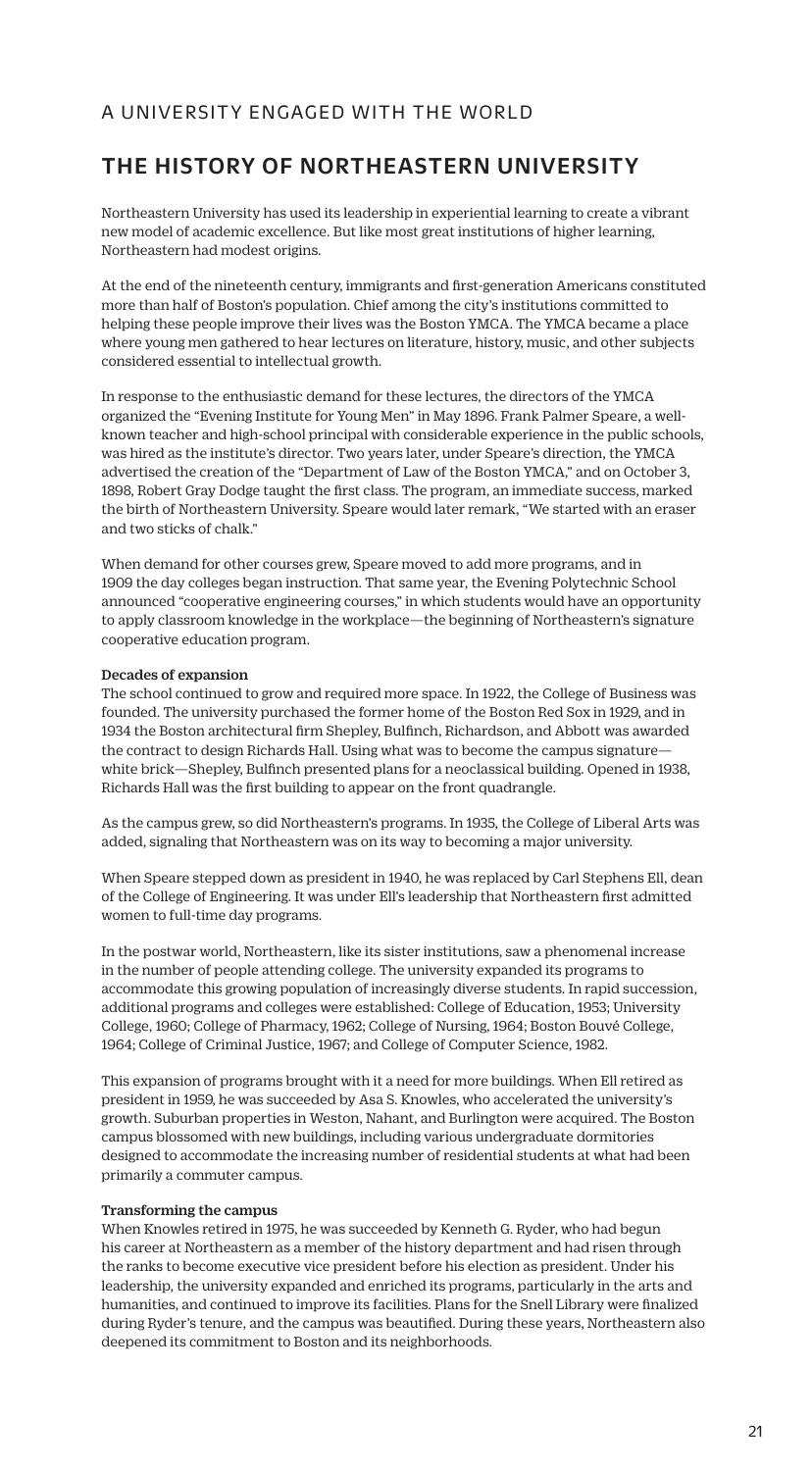In 1989, Ryder stepped down as the fourth president of the university. He was succeeded by John A. Curry, Northeastern's executive vice president and its first alumnus to become president. With President Curry in charge, the university embarked on a series of ambitious undertakings, including a new science and engineering research center, a state-of-the-art classroom building, a recreation complex, and several new graduate and undergraduate programs.

To support these new ventures, Curry led Northeastern in a successful fundraising campaign. His years of leadership also featured significant restructuring as the university prepared to enter its second century. In June 1996, after four decades of service, Curry retired from Northeastern. To succeed him, the trustees elected Richard M. Freeland as the university's sixth president.

#### Elevating experience

A distinguished historian and administrator, President Freeland brought to the university a renewed sense of energy and mission. His programs were designed to support his vision of Northeastern as a national research university that would be student-centered, practice-oriented, and urban. Under Freeland's leadership, the university made progress toward realizing this vision. Northeastern developed the West Campus with architecturally acclaimed residence halls and research and teaching facilities for the health sciences and computer science; added new spaces to enrich student life on campus; and strengthened the university's experiential learning programs, including cooperative education, research, service learning, and study abroad.

When Freeland stepped down in 2006, he was succeeded by Joseph E. Aoun, an internationally known linguistics scholar. Northeastern's seventh president came from the University of Southern California, where he served as dean of the College of Letters, Arts, and Sciences. President Aoun has developed an academic plan outlining the university's vision in several areas: experiential learning, global outreach, use-inspired research, urban engagement, and intellectual life. He has greatly expanded global co-op opportunities. He has also aligned the university's research with three worldwide imperatives—health, security, and sustainability—with a focus on interdisciplinary solutions.

#### A rising global profile

Under Aoun's leadership, Northeastern started a system of regional campuses designed to be platforms for lifelong learning linked to area economies. The first two campuses opened in Charlotte, North Carolina, and Seattle. Two more campuses followed in 2015, in Silicon Valley and in Toronto. In 2016, he led the development of a new academic plan, "Northeastern 2025." The plan is a blueprint for transforming the university into a global university system featuring networks of learners and innovators—designed to empower people to succeed in this era of unprecedented technological change. Since 2016, the university has taken the first steps toward implementation by expanding the role of the regional campuses to serve as platforms for learning, research, and industry partnerships. Furthering that goal, the university in 2019 opened new locations in San Francisco and Vancouver. Northeastern also acquired a college in London, New College of the Humanities, to offer new learning and research opportunities at both institutions.

In January 2020, technology entrepreneur David Roux and his wife, Barbara, made an investment in the university to open the Roux Institute in Portland, Maine. It focuses on graduate studies and research in fields such as AI, digital engineering, and advanced life sciences, amplified by industry partnerships. The institute is designed to be a model of how higher education can jumpstart economic development in regions of the country largely bypassed by the innovation economy.

#### Resilience and momentum

Less than two months later, COVID-19 brought the world to a sudden, stunning halt. Campuses around the world emptied and moved online for the rest of the spring. But even as students and faculty grew accustomed to classes on Zoom, Northeastern's leaders planned for a safe fall reopening. To restart in-person learning safely, the university built a state-ofthe-art COVID-19 surveillance testing facility, including a government-certified lab capable of processing more than 5,000 tests per day. It installed cutting-edge online teaching technology in classrooms that seamlessly integrated in-class and remote learners. It reimagined campus life from student clubs to residence halls to dining. And it kept the research enterprise running at its highest capacity. As a result, the university opened on schedule in September and remained open throughout the school year with no COVID-19 outbreaks. All the while, Northeastern maintained its momentum in learning, research, and innovation.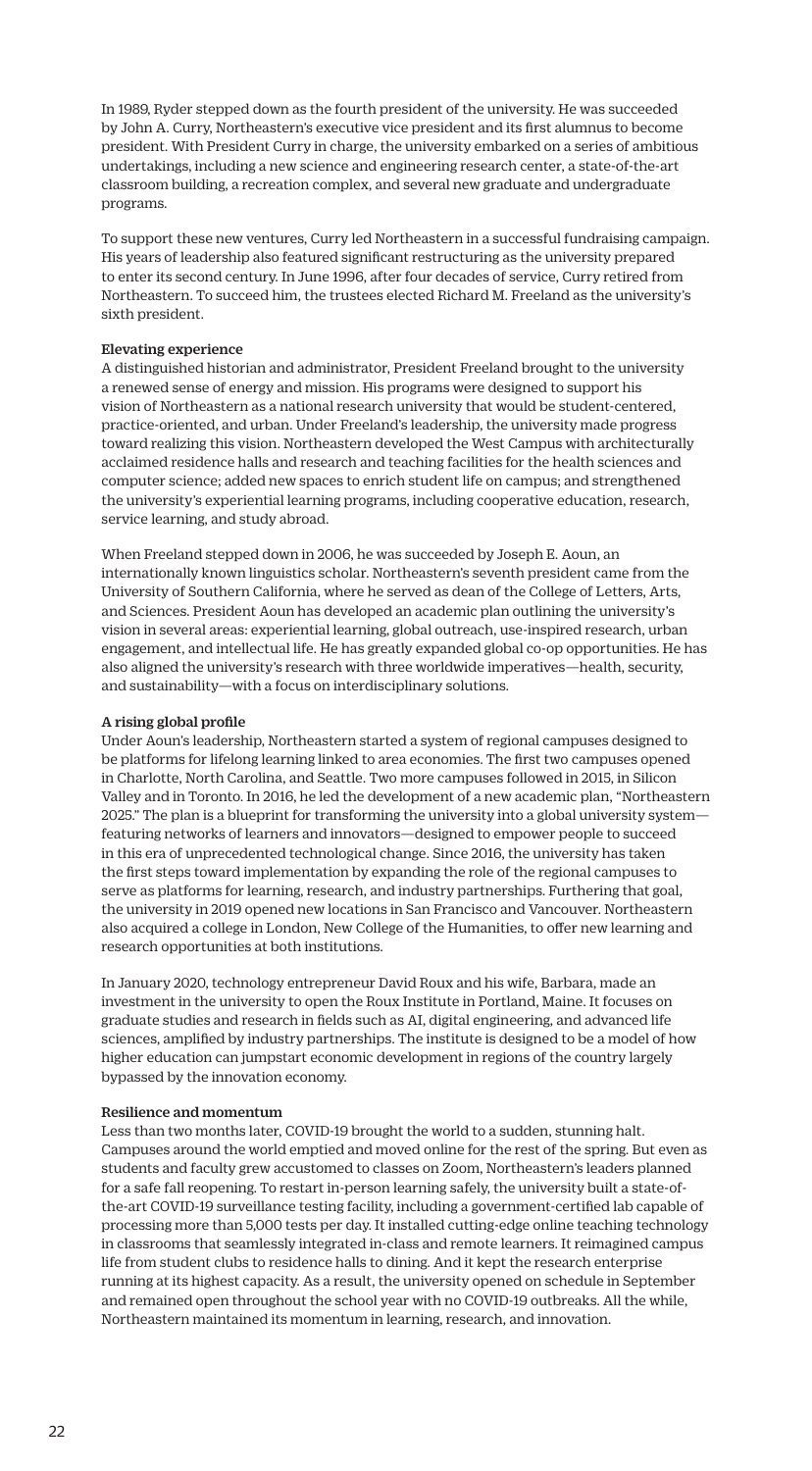That enabled the university to follow through on its vision for the Roux Institute, which attracted a substantial investment from the Maine-based Harold Alfond Foundation to support tuition scholarships, postdoctoral funding, and co-op positions with employer partners.

Building on its continued momentum, the university opened the 2021–2022 academic year with two more stellar achievements.

After more than a year of universitywide discussion and planning, the Board of Trustees approved a new academic plan, "Experience Unleashed." The plan is designed to deepen the impact of Northeastern's global network by maximizing the power of experience to understand and solve the world's interconnected, ever-evolving challenges.

To expand Northeastern's capacity to realize this ambitious vision, the university approved a merger with Mills College in Oakland, California. The partnership with Mills—a women's college with a mission focused on equity, social justice, and women's leadership—complements Northeastern's focus on inclusive experiential learning and research. And it gives the two schools a unique opportunity to create a comprehensive, bicoastal university built on global experience.

Thanks to the dedication and hard work of our university community, Frank Palmer Speare's "eraser and two sticks of chalk" have evolved into one of America's most innovative universities.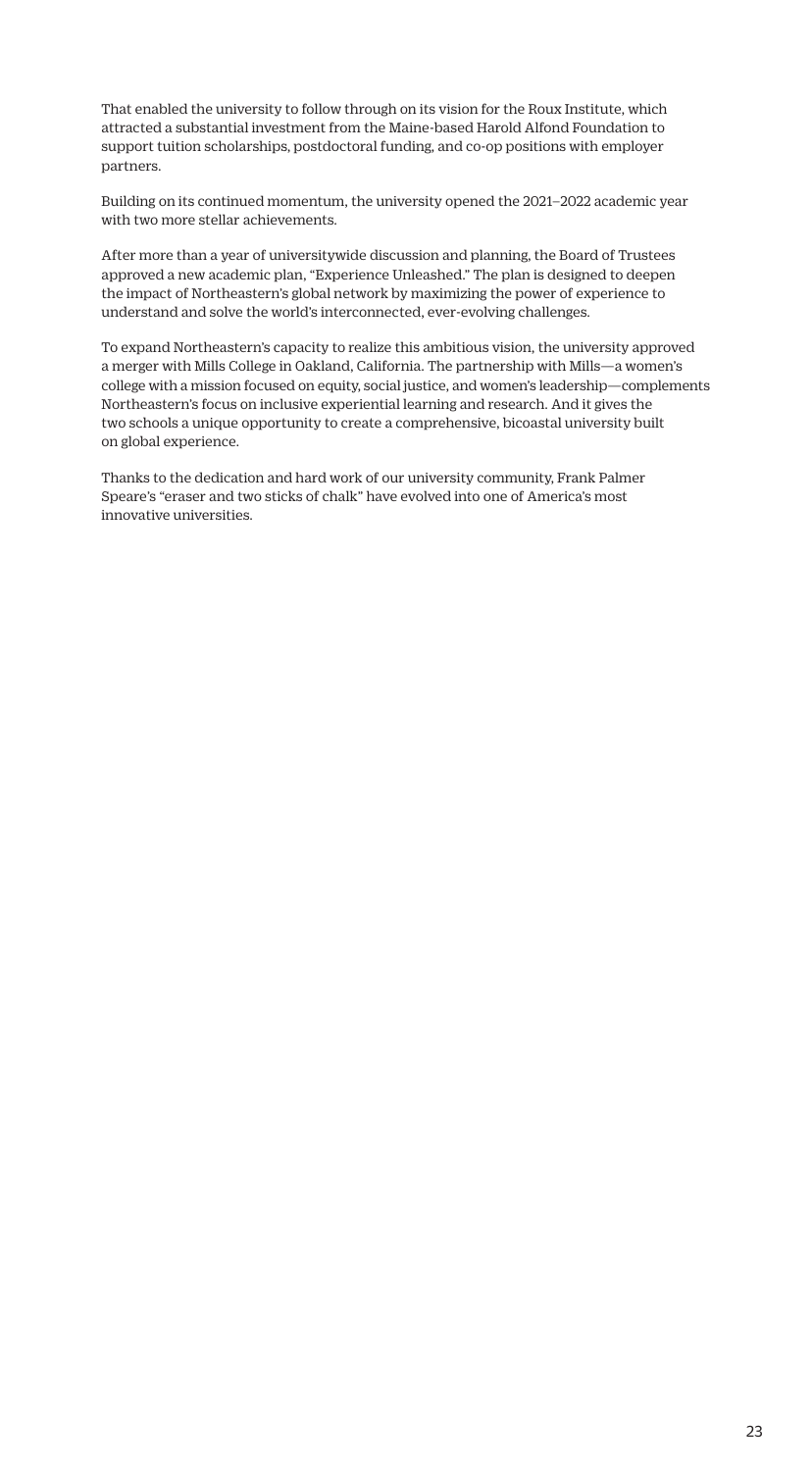## NORTHEASTERN UNIVERSITY COLLEGE OF PROFESSIONAL STUDIES

The College of Professional Studies at Northeastern offers a learning environment for students where academic programs are grounded in theory and applied in practice.

With a faculty comprised of respected scholars and industry leaders whose real-world experiences are put into practice in the classroom, the College of Professional Studies provides a rich academic curriculum that reflects the needs of students. As the college continues to evolve, it will prepare students for success in the global arena and provide opportunities for lifelong learning and advancement in their professional careers.

The College of Professional Studies was created in 1960 as University College. It continued a long history of Northeastern University's desire to provide access to education for parttime students and those older than traditional undergraduates. Along with the Center for Continuing Education, University College's academic focus was on non-credit courses and bachelor's degree studies. University College educated students by conducting classes at more than 15 remote sites throughout the Greater Boston area, including high schools, as well as campuses in Dedham and Burlington, Massachusetts. In 1970, University College became one of the largest undergraduate part-time colleges in the United States. Enrollment continued to grow and finally reached a peak of 14,000 in 1980.

In 2004, the University empowered the new leadership of the college with a new charter. University College was renamed the School of Professional and Continuing Studies and was allowed to grant degrees as an independent college.

These changes helped the School (renamed the College of Professional Studies in 2008) flourish in serving the educational needs of students seeking professional degrees: working adults, part-time students, returning students, veterans returning to higher education, and international students.

The first online and graduate degree programs were launched in 2004, growing into the college's current academic offering of 90 undergraduate, master's, graduate certificate, and doctoral programs, many available online or in hybrid learning formats. Northeastern's emphasis on experiential learning is expressed throughout the curricula of degree programs.

The Lowell Institute School became part of the college in 2006, moving from Massachusetts Institute of Technology. In 2015 the Lowell Institute School was re-focused to become the first school of its kind in the country—delivering science, technology, and engineering bachelor's degree completion programs for students with some college credit or an associate's degree, and who aspire to a bachelor's degree.

When A. Lawrence Lowell created the Lowell Institute School for Industrial Foremen in 1903, the idea was daring, but practical. It was bringing essential knowledge and opportunity to the people doing the hands-on work of the new century. Now, more than a century later, the Lowell Institute School is rooted in that same daring and practical spirit, preparing students for the workforce in an economy driven by science, technology, and engineering.

Also in 2015, the master's and doctoral programs in Education became the Graduate School of Education. The College of Professional Studies has continued to evolve rapidly, bringing new degree offerings to students including master's degrees in Homeland Security, Enterprise Intelligence, and Analytics.

Before teaching at the College of Professional Studies, many faculty members have had careers in fields ranging from finance to education to biomedical science to management to the U.S. military. Faculty members have testified before Congress, made ports, medical systems, and food systems safer, shaped urban policy, participated in international diplomacy, and guided nonprofit organizations.

Federal research funding from the National Science Foundation is creating a pathway for community college students to bachelor's and master's degrees in Biotechnology from Northeastern to support this expanding industry. And a faculty team in the Graduate School of Education, also with funding from the National Science Foundation, is studying secondary school academic and experiential learning in science, technology, engineering, and math (STEM) with the goal of increasing the number of women and underrepresented populations in STEM careers.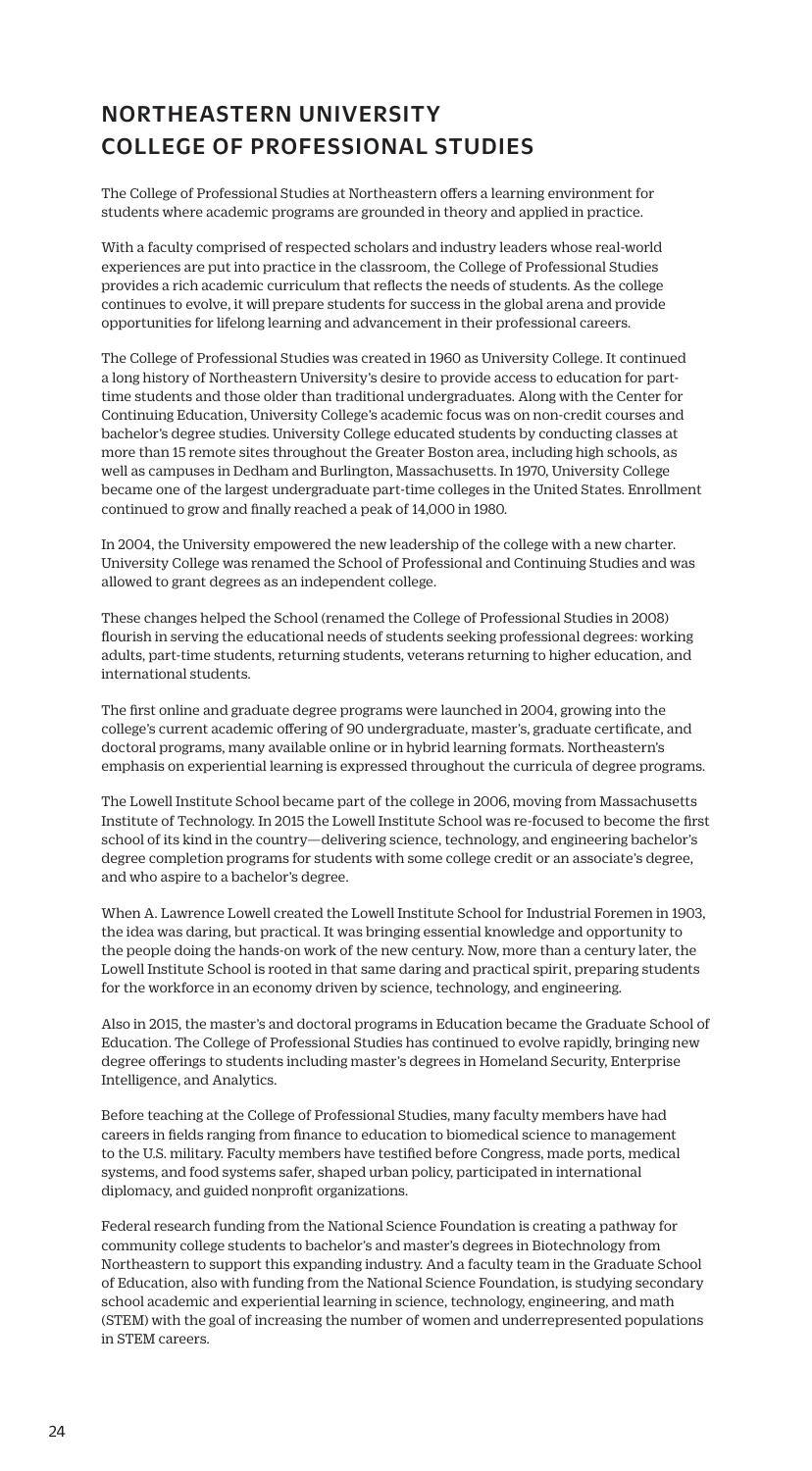In early 2020, the university, joined by technology entrepreneur David Roux and his wife, Barbara, launched the Roux Institute at Northeastern University, a graduate education and research hub in Portland, Maine. The Institute will educate generations of talent for the digital and life sciences sectors, and drive sustained economic growth in Portland, and northern New England, through graduate degree offerings from the College of Professional Studies, among other program offerings. That same year, the Harold Alfond Foundation made a \$100 million gift to the Roux Institute for scholarships, graduate education programming, and research capabilities for Maine residents.

The College of Professional Studies is part of Northeastern University's many ways for learners to access the education and skills-building that they need throughout their professional lives, including degrees, certificates, badges, workshops, and other ways to learn online, in Boston, or at other Northeastern campuses: Charlotte, North Carolina, Seattle, the San Francisco Bay Area, Toronto, Vancouver, British Columbia, Portland, Maine, and London.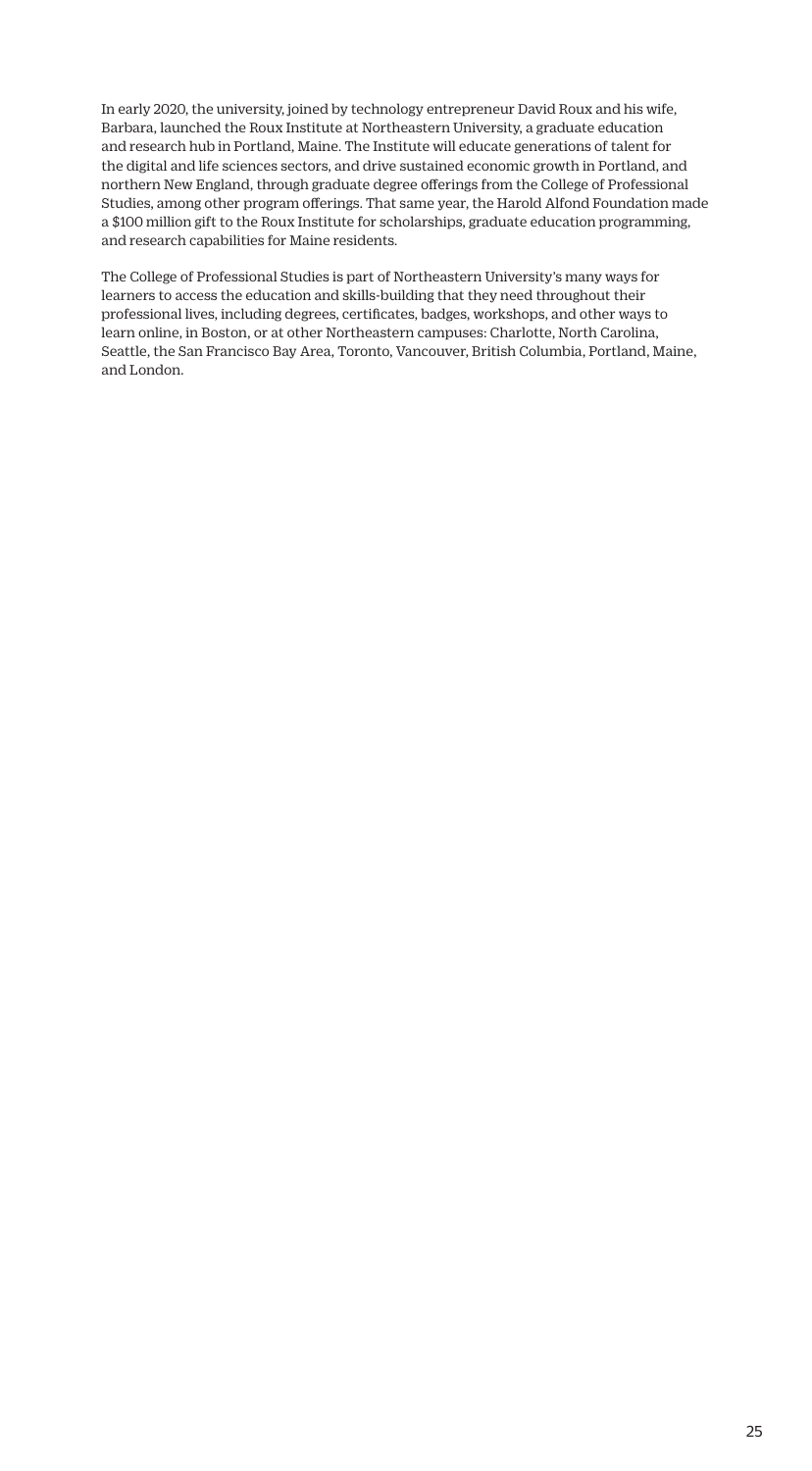## UNIVERSITY SENIOR LEADERSHIP

Joseph E. Aoun, *President*

David Madigan, *Provost and Senior Vice President for Academic Affairs*  Michael Armini, *Senior Vice President for External Affairs* Kenneth W. Henderson, *Chancellor and Senior Vice President for Learning*  Diane Nishigaya MacGillivray, *Senior Vice President for University Advancement*  Thomas Nedell, *Senior Vice President for Finance and Treasurer* Mary B. Strother, *Senior Vice President and General Counsel*

## MEMBERS OF THE BOARD OF TRUSTEES, TRUSTEES EMERITI, HONORARY TRUSTEES, AND CORPORATORS EMERITI 2021-2022

Richard A. D'Amore, *Chair* Edward G. Galante, *Vice Chair* Alan S. McKim, *Vice Chair*

### Officers Emeriti

Neal F. Finnegan *Chair Emeritus* Henry J. Nasella *Chair Emeritus* Sy Sternberg *Chair Emeritus* George D. Behrakis *Vice Chair Emeritus* George W. Chamillard *Vice Chair Emeritus*

Richard P. Chapman *Vice Chair Emeritus* H. Patricia Hanna *Vice Chair Emerita* Robert C. Marini *Vice Chair Emeritus* Katherine S. McHugh *Vice Chair Emerita* Richard C. Ockerbloom *Vice Chair Emeritus*

Carole J. Shapazian *Vice Chair Emerita* Jean C. Tempel *Vice Chair Emerita* Alan D. Tobin *Vice Chair Emeritus*

## Members of the Board of Trustees

Jeffrey S. Bornstein Subodh M. Chanrai Jeffrey J. Clarke William J. Conley Richard A. D'Amore Susan S. Deitch Deborah Dunsire Spencer T. Fung Edward G. Galante Sir Lucian Grainge David L. House

Frances N. Janis Chaitanya Kanojia Amin J. Khoury Venetia G. Kontogouris William A. Lowell Todd M. Manganaro Alan S. McKim Anita Nassar James J. Pallotta John V. Pulichino Marcy L. Reed

Winslow Sargeant Jeannine P. Sargent Ronald L. Sargent Maha Shair Melina Travlos Jean-Pascal Tricoire Joseph M. Tucci Christopher A. Viehbacher Christophe P. Weber Michael J. Zamkow

### Ex-Officio

Joseph E. Aoun

### Trustees Emeriti

Barbara C. Alleyne George D. Behrakis Margot Botsford

Frederick Brodsky Frederick L. Brown Peter B. Cameron

George W. Chamillard Richard P. Chapman Jr. William J. Cotter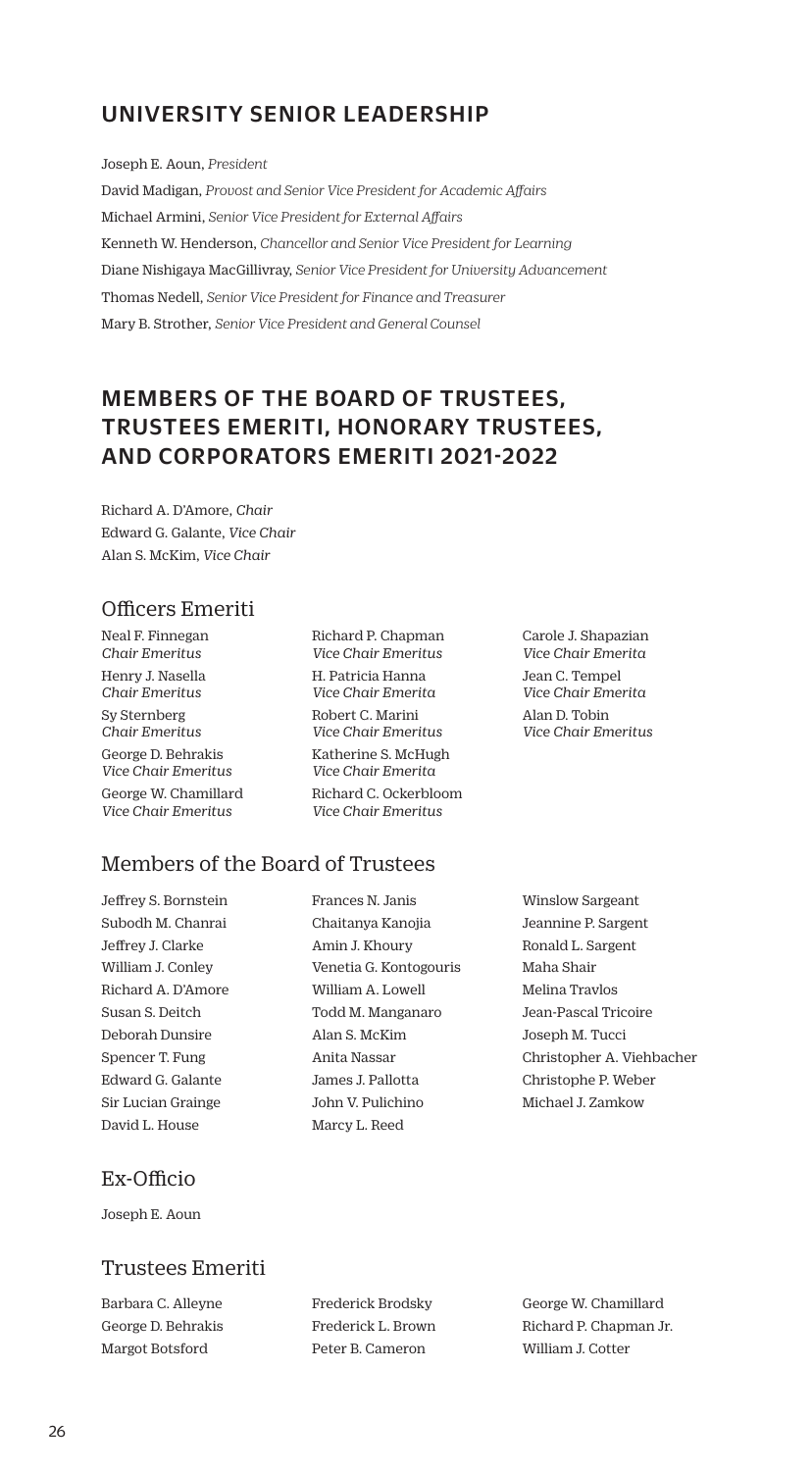John J. Cullinane Harry T. Daniels Edmond J. English Neal F. Finnegan W. Kevin Fitzgerald H. Patricia Hanna Arnold S. Hiatt William S. Howard J. Philip Johnston Richard G. Lesser Diane H. Lupean

- Anthony R. Manganaro Robert C. Marini Roger M. Marino Katherine S. McHugh Lloyd J. Mullin Henry J. Nasella Kathryn M. Nicholson Richard C. Ockerbloom Arthur A. Pappas Ronald L. Rossetti Carole J. Shapazian
- Robert J. Shillman Janet M. Smith Sy Sternberg Stephen J. Sweeney Jean C. Tempel Alan D. Tobin Catherine A. White Arthur W. Zafiropoulo Ellen M. Zane

### Honorary Trustees

Scott M. Black Charles K. Gifford Kuntoro Mangkusubroto Lucille R. Zanghi

### Corporators Emeriti

Salah Al Wazzan Quincy L. Allen Samuel Altschuler Tarek Yousef As'ad Robert J. Awkward Vincent F. Barletta Richard L. Bready John F. Burke Jr. William P. Casey Lawrence G. Cetrulo Nassib G. Chamoun William D. Chin Steven J. Cody Daniel T. Condon Timothy J. Connelly Joseph J. Cronin Jr. Robert L. Culver Edward G. Culverwell Richard J. DeAgazio Kevin A. DeNuccio Robin W. Devereux Robert E. DiCenso Priscilla H. Douglas Adriane J. Dudley

Gary C. Dunton Michael J. Egan Douglas M. Epstein Joseph D. Feaster Jr. Louise Firth Campbell Lisa D. Foster Francis A. Gicca Gary R. Gregg Nancy E.B. Haynes Charles C. Hewitt III Roderick Ireland Karen Tay Koh Mark Alan Krentzman Joseph C. Lawler III Mary Kay Leonard M Benjamin Lipman George A. MacConnell Susan Blackston Major Paul V. McDonough Thomas P. McDonough Kathleen McFeeters Susan A. Morelli Francis E. Murphy James Q. Nolan Jr.

Peter J. Ogren Lawrence A. O'Rourke Leonard C. Perham Valerie W. Perlowitz Steven Picheny John E. Pritchard Eugene M. Reppucci Jr. Rhondella D. Richardson Patrick A. Rivelli Sr. David J. Ryan George P. Sakellaris Richard A. Schoenfeld Peter J. Smail Shelley Stewart Jr. Gordon O. Thompson Alexander L. Thorndike James R. Turner Jr. Mark L. Vachon Laurie B. Werner E. Leo Whitworth Jr. Donald K. Williams Jr. Donald L. Williams Akira Yamamura Richard R. Yuse

### UNIVERSITY MARSHALS

Christopher Bosso *Chief Marshal* Stefano Basagni Jeffery Born Luca Caracoglia Chris Cesario

Martin Dias Amy Farrell Chuck Fountain David Kaeli Dan Kennedy Mary Jo Ondrechen Mary-Susan Potts-Santone Heather Streets-Salter Annemarie Sullivan Tom Vicino Ronald Willey Elizabeth Zulick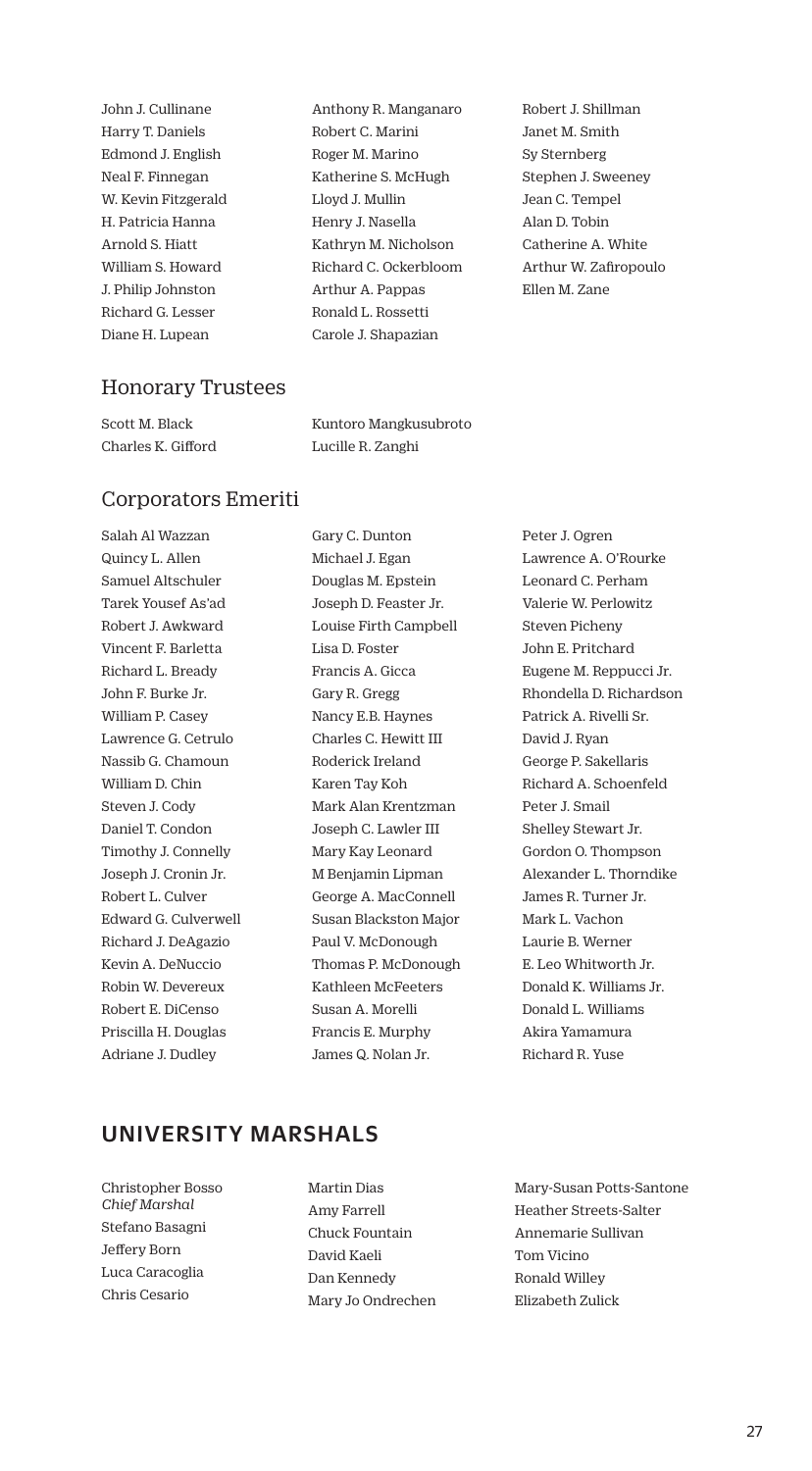### PROGRAM NOTES

### HISTORICAL NOTES ON ACADEMIC DRESS

Academic dress appears to have originated at the universities of Oxford and Cambridge more than 600 years ago, and, to this day, the most colorful gowns in the world are those worn at Oxford functions. European institutions show great diversity in their academic costume, since each adopted or initiated its own dress.

In contrast, American colleges and universities follow a single system of academic apparel. In 1894, a group of leading American educators met to draft guidelines on apparel. Known as the Intercollegiate Code, these guidelines were adopted the following year and amended slightly in 1932.

The distinctions set up by the Intercollegiate Code are simple. Gowns for the bachelor's degree are to be fashioned from "worsted stuff" with a yoke, pleated front, and intricate shirring across the shoulders and back. Worn closed, the bachelor's gown is distinguished primarily by its long, pointed sleeves. The master's gown has the same yoke effect and long, crescent-shaped sleeves; it may be worn open or closed.

The doctor's gown, which may also be worn open or closed, has velvet panels draped around the neck. Three horizontal velvet bars are stitched on full bell-shaped sleeves. This velvet trimming may be black or in the color that indicates the field of study to which the degree refers.

Northeastern University's distinctive doctoral gown is crimson with black velvet panels and sleeve bars. The crimson cap, or mortarboard, bears a gold metallic tassel. In accordance with academic custom, recipients of the doctor's degree, members of the university's governing boards, and government officials in the procession are entitled to wear the official regalia. The bachelor's and master's hoods have a similar shape, while the doctor's hood has a rounded base. The length of the hood indicates the level of academic achievement, with the doctor's hood being longest; the width of the border distinguishes the degree, with the doctor's being widest. The color of the border indicates the field of study; the lining color indicates the institution conferring the degree.

At Northeastern, where only the master's and doctor's hoods are worn, a black chevron on a crimson background is used for the lining.

When colors were first assigned to signify a particular field of study, historical associations were retained as much as possible. For example, white, for arts, refers back to the white fur edging of the Oxford hood; red, for theology, to the traditional color of the church; and green, for medicine, to the color of herbs.

The tassel on the mortarboard may be black or in a color that indicates the graduate's major field of study.